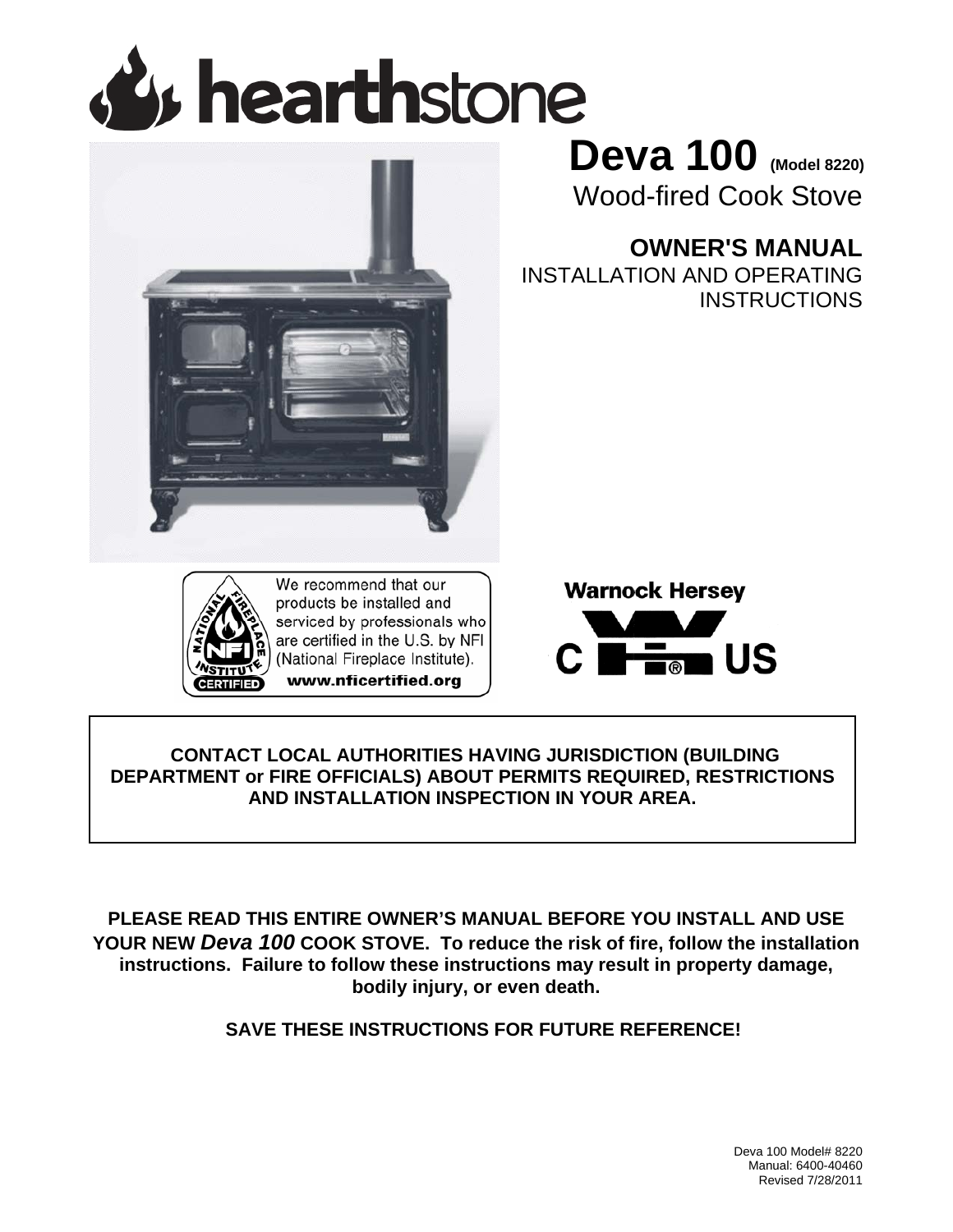# **TABLE OF CONTENTS**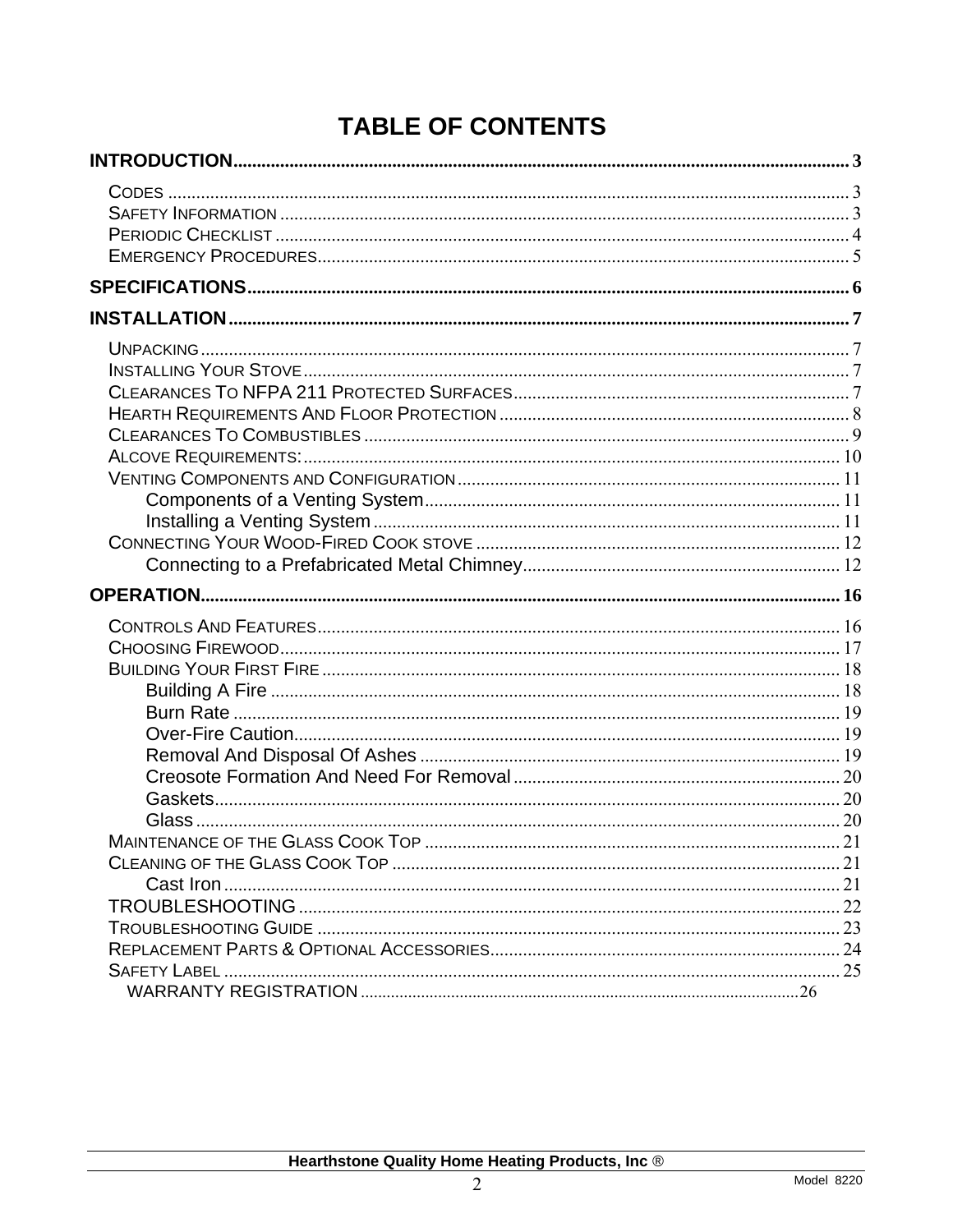# **Introduction**

<span id="page-2-0"></span>Congratulations! You have just invested in a most unique wood burning cook stove – the *Deva 100* from Hearthstone Quality Home Heating Products, Inc®. The *Deva 100* Model 8220 is a wood burning cook-stove. At 1.6 cubic feet firebox and 2.47 cubic feet oven capacity you can be proud to join the Hearthstone family with our *Premier* Wood Burning Cook stove. The generous door height allows for loading of wood through the front up to 17" inches long!

Your purchase ensures years of clean, comfortable heat and cooking with minimal maintenance. The *Deva 100* blends modern technology with the unique beauty of cast iron. We trust that you will appreciate the quality of our handcrafted product.

<span id="page-2-1"></span>Please read this manual in its entirety. Its purpose is to familiarize you with your cook stoves safe installation, operation and maintenance. It contains information that will be useful to you now and in years to come, so keep it handy and refer to it as needed.

Use these instructions as well as national, state, and local building codes to install your cook stove. Be sure to maintain the designated stovepipe and cook stove clearances to walls, ceilings, hearth, and other combustible surfaces. This will help reduce the risk of fire. Failure to follow these instructions can result in property damage, bodily injury, and even death.

<span id="page-2-2"></span>Locate your cook stove in a safe, convenient, open area; away from traffic flow, doors, and hallways; and near a chimney and chimney connector. Review the proper clearance measurements from combustible surfaces. You can safely reduce required clearances in most cases with a special connector pipe and special wall coverings as specified by this manual, the NFPA 211 codes, and your local authorities having jurisdiction.

Keep furniture, drapes, curtains, wood, paper, and other combustibles far away from the stove. Never install the cook stove in a location where gasoline, kerosene, charcoal lighter fluid or other flammable liquids are used or stored.

**SAFETY NOTICE: A HOUSE FIRE MAY RESULT IF THIS COOK STOVE IS NOT INSTALLED PROPERLY. FOR YOUR SAFETY, CAREFULLY FOLLOW THE INSTALLATION DIRECTIONS. CONTACT LOCAL BUILDING OR FIRE OFFICIALS ABOUT RESTRICTIONS AND INSTALLATION INSPECTION IN YOUR AREA.** 

The performance of your stove depends on many variables. Since all installations are unique, the general information and operating procedures presented here can only serve as useful if you have any questions; do not hesitate to contact your dealer for additional information.

Validate your warranty - return your warranty registration card to Hearthstone within 30 days of purchase to validate your warranty. Contact your dealer for any necessary warranty service.

This cook stove is manufactured and warranted by:

**Hearthstone** *Quality Home Heating Products, Inc*® **317 Stafford Ave. Morrisville, VT 05661** 

[www.hearthstonestoves.com](http://www.hearthstonestoves.com/)

# **CODES**

When you install your Deva, it is imperative that you adhere to all local codes, which can be obtained from either of the following two national sources:

**American National Standards Institute, Inc. (ANSI)** 

1430 Broadway New York, NY 10018 [www.ansi.org](http://www.ansi.org/) 

**National Fire Protection Association, Inc. (NFPA)**  Battery March Park Quincy, MA 02269 [www.nfpa.org](http://www.nfpa.org/) 

## **SAFETY INFORMATION**

**Read and understand this Owner's Manual thoroughly before installing and using this stove.** 

#### **Ensure you install your stove:**

- $\triangle$  According to the manufacturer's recommendations.
- In accordance with all applicable codes.
- $\triangle$  With the proper sized chimney.

#### **When using your stove:**

- Warn children and others unfamiliar with wood-fired cook stoves the danger of touching hot, radiating surfaces of your stove. For your additional safety, obtain hearth and stove guards through your local dealer. Keep pets away from the stove to prevent unnecessary hazards.
- Burn natural wood only. Higher efficiencies and lower emissions result when burning air-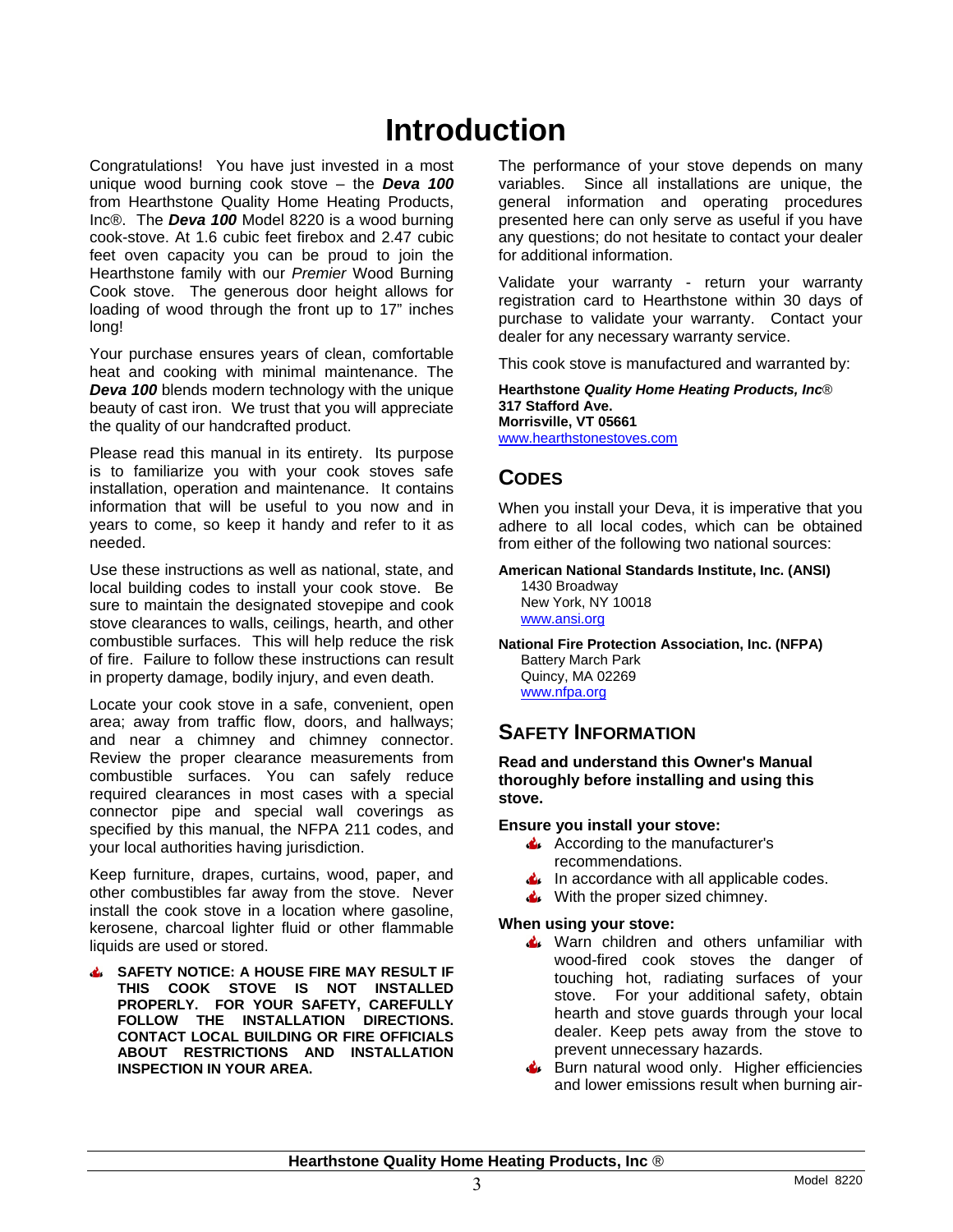dried, seasoned wood, as compared to green or freshly cut wood.

- $\triangle$  Use caution when loading firewood into a hot stove.
- Keep the fuel loading door closed at all times except when loading wood.
- <span id="page-3-0"></span>Keep the ash pan tray fully inserted.
- Avoid grease build-up when cooking on the top surface. Clean the surface regularly after using the cook top surface.
- **Use care when cooking on the glass top. Scratching the surface will weaken and shorten the life of the glass. (Pick up your cooking pots pans instead of sliding them on the surface.)**
- **Never** modify this cook stove in any way.
- **Never** burn kiln dried wood, painted or treated wood, solvents, trash, plywood, colored or glossy paper, artificial logs, cardboard, coal, garbage or driftwood. *Especially, do not burn coal in this stove.*
- **Never** Use gasoline type fuel, kerosene, charcoal lighter fluid, or other liquid fuels or solid fire starters to start or invigorate the fire. These fuels can possibly generate carbon monoxide, which can sap the supply of oxygen or even create an explosion. Keep all such materials away from the stove.
- **Never** use a wood grate andirons or other device to elevate the fire.
- **Do not** allow logs to rest against or otherwise come in contact with the glass when the door is closed.
- **Do not** slam the door or use it to force wood in to the cook stove.
- **Never** over-fire your cook stove. (See page [19\)](#page-18-1)
- **Never** but articles of clothing or candles on a hot cook stove.
- **Do not** connect the cook stove to a flue that is serving another appliance.
- **Do not** set any materials on the cook top that are not intended. The surface will become very hot during operation and even though ignition may or may not take place the heat will melt or burn most objects which may in turn drip into the firebox will may create an ignition.

#### **Other safety guidelines**

Keep all combustible items such as furniture, drapes, clothing, and other items, at least 36" (0.92 m) from the cook stove (See page [9](#page-7-1)) for more clearance to combustibles information)

- **A** Install a smoke detector.
- Keep a fire extinguisher handy. We recommend the type rated "A B C."
- $\bullet$  Dispose of ashes properly. (See page [19\)](#page-18-2)

# **PERIODIC CHECKLIST**

Perform each of these tasks at the specified intervals. (While these are to be used as a rule of thumb, Hearthstone recommends that a qualified service technician inspect your wood burning system approximately every other month during heavy use).

#### **Every Week:**

 $\triangle$  Empty ashes from the firebox and ash pan, sooner if the firebox is full.

#### **Every Month:**

- $\triangle$  Visually inspect chimney connector and chimney for creosote; clean accordingly.
	- o Tap the outside of the pipe to feel for buildup of creosote. If the pipe feels hollow, your pipe is most likely clean and safe for use. If the pipe feels solid or full, it probably has accumulated creosote and should be cleaned before further use.

#### **Every Other Month:**

- $\triangle$  A visual inspection of the chimney connector and chimney for creosote is recommended depending upon your use of the stove.
- Check the fuel loading door seal using the منابع "dollar bill test." (When the fire is out and the stove is cool, shut the door on a dollar bill. If the bill pulls out without any resistance, then your stove's door isn't sealed properly.) To tighten the seal, change the door gasket.

#### **Every Season:**

Have a qualified service technician inspect your chimney and wood burning system.

- $\triangle$  Dismantle the chimney connector and clean it thoroughly. Replace any pieces that show signs of rust or deterioration.
- Inspect and, if necessary, clean your chimney.
- **Thoroughly clean out the inside of the stove.**
- Inspect all door gasket material and replace if worn, frayed, cracked or extremely hard.
- Clean and inspect the oven and oven door components.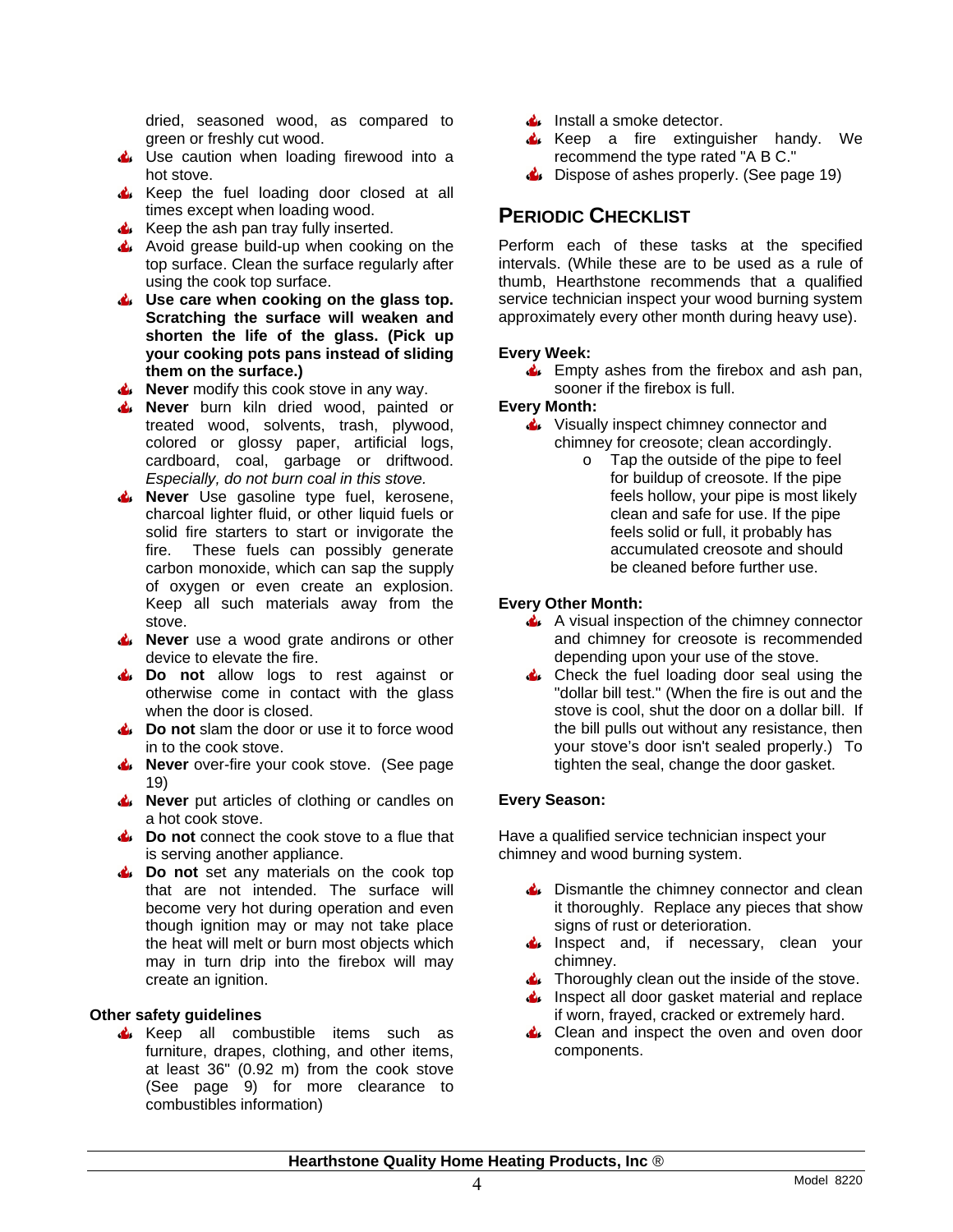If you have a stovepipe or chimney fire, follow these instructions:

- 1. If the fire is too threatening, leave the area and call the fire department immediately! If not,
- 2. Close the primary air control.
- 3. Close the stovepipe damper (if present).
- 4. Keep all doors to the stove closed!

<span id="page-4-0"></span>**EMERGENCY PROCEDURES WARNING: DO NOT ATTEMPT TO PUT OUT A STOVEPIPE OR CHIMNEY FIRE BY THROWING WATER ONTO THE STOVE, STOVEPIPE, OR CHIMNEY. THE EXTREMELY HIGH TEMPERATURE ASSOCIATED WITH SUCH FIRES CAN CAUSE INSTANT-ANEOUS STEAM AND SERIOUS BODILY HARM.** 

perform the next three steps. The next is sensible perform the next three steps. air control closed and let the fire in the stove die out completely. The cook stove should not be fired again until the stove, stovepipe, and chimney are all thoroughly inspected for any sign of damage. You must correct any damage before using your cook stove again.

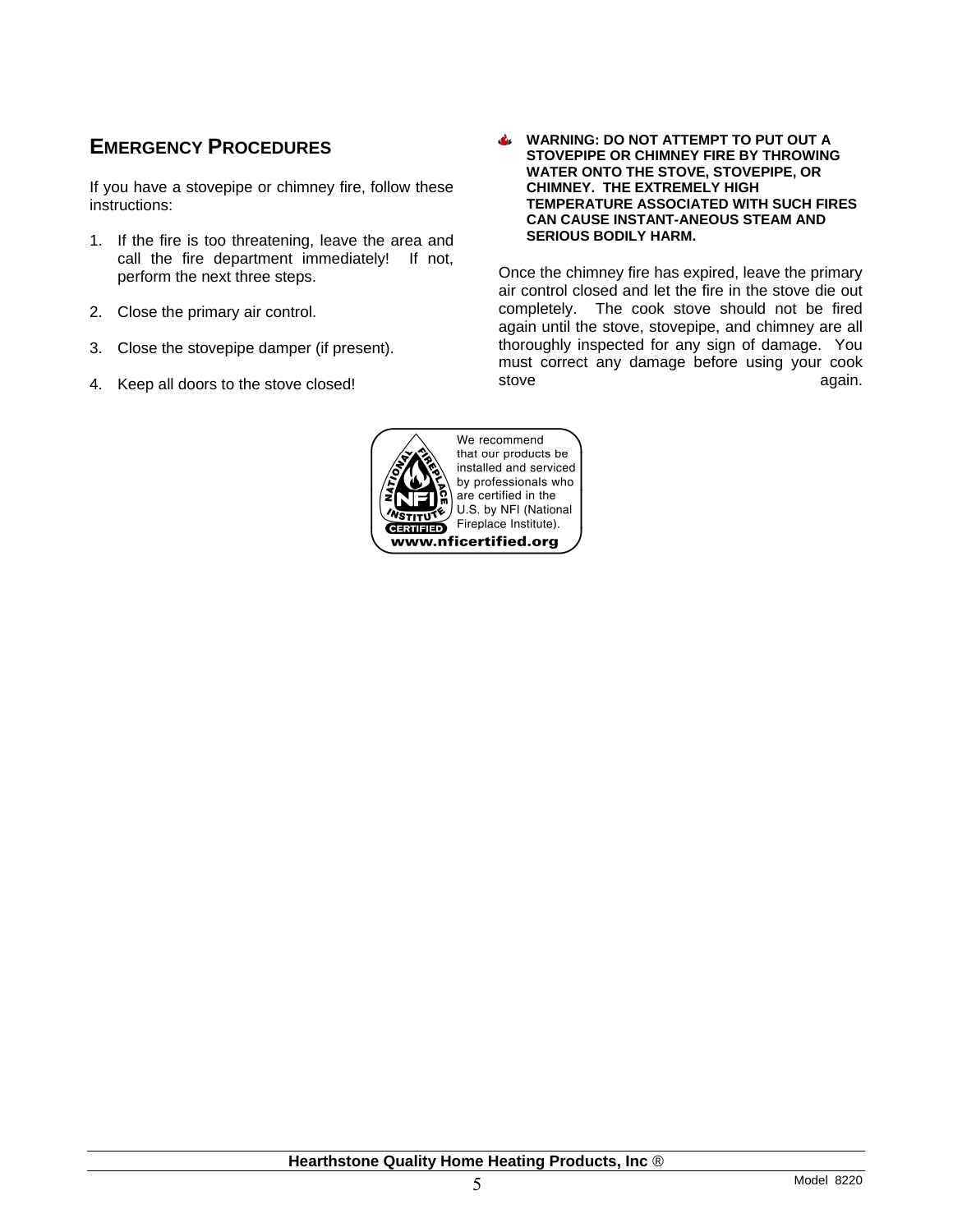# **Specifications**

<span id="page-5-0"></span>**Oven Capacity:** 2.47 cubic feet

**Firebox Capacity** 1.6 cubic feet

**Maximum Heat Output:** 46,000 BTUs per hour of cordwood (based on independent laboratory test results)

**Maximum Log Length:** 17" (43 cm) fuel loading door

**Height**: 33-3/4" (85 cm)

**Width:** 40" (102 cm)

**Depth**: 23 3/4" (60 cm)

## **Fuel loading door dimension:** 7"x 9-3/4"  **(**18 cm x 25 cm)

**Stovepipe Size** 6" (15.2 cm) diameter

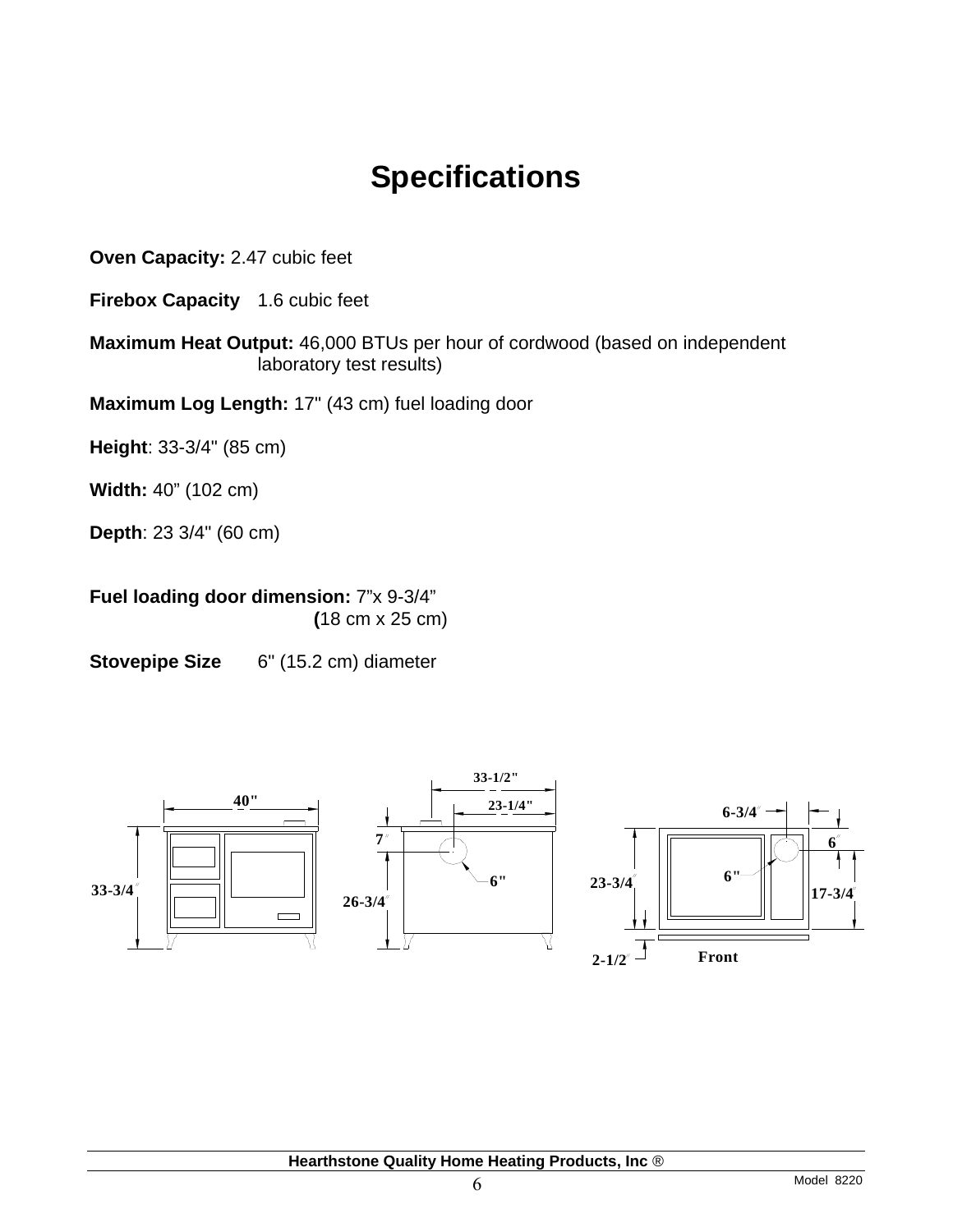# **Installation**

# <span id="page-6-1"></span><span id="page-6-0"></span>**UNPACKING**

Hearthstone packages your Deva 100 cook stove with the greatest care, so that it ships safely. Under certain circumstances, however, damage can occur during transit and handling. When you receive your cook stove, unpack it carefully, inspecting your stove and all parts for damage. Also, make sure that all parts are included in the box. If any parts are damaged or missing, please contact your dealer immediately.

# <span id="page-6-3"></span><span id="page-6-2"></span>**INSTALLING YOUR STOVE**

#### **The Deva 100 is not approved for installation in a mobile home.**

The Deva 100 Cook stove does not require the use of additional outside air for combustion. There is no kit available for this installation so please keep this in mind when installing and planning your Deva 100.

First you must decide where your stove will reside. After choosing an appropriate spot, inspect this location to make sure that the stove will have enough clearance to combustible materials. These combustibles can include walls, floor, ceiling, cabinets, fireplace, and chimney. You must carefully consider the clearances to all of these combustibles before actually connecting your cook stove. When considering these clearances, also decide the kind of floor the stove will rest on. Depending on your floor, you can install your stove as it is, or use a floor protector, some types of flooring may require additional floor protection.

Please use this section to plan how to locate your stove.

Read this chapter to obtain a sound understanding of how to properly install your stove.

If you use a close clearance connector pipe, it must be tested to UL standards and listed.

Check the listing for your pipe for actual clearances. The diagrams in this manual represent typical installations, but are specific to the Simpson Dura-Vent DVL brand. Clearances cannot be reduced without the use of close clearance connector pipe and/or by protecting the surfaces per NFPA 211 standards.

# **CLEARANCES TO NFPA 211 PROTECTED SURFACES**

You can reduce the clearances to combustible surfaces by using any National Fire Protection Agency (NFPA) approved wall protection system. Please refer to NFPA 211 for specifications and complete details. You can obtain this information directly from NFPA.

> National Fire Protection Agency Batterymarch Park Quincy, MA 02269 1-800-344-3555 1-617-770-3000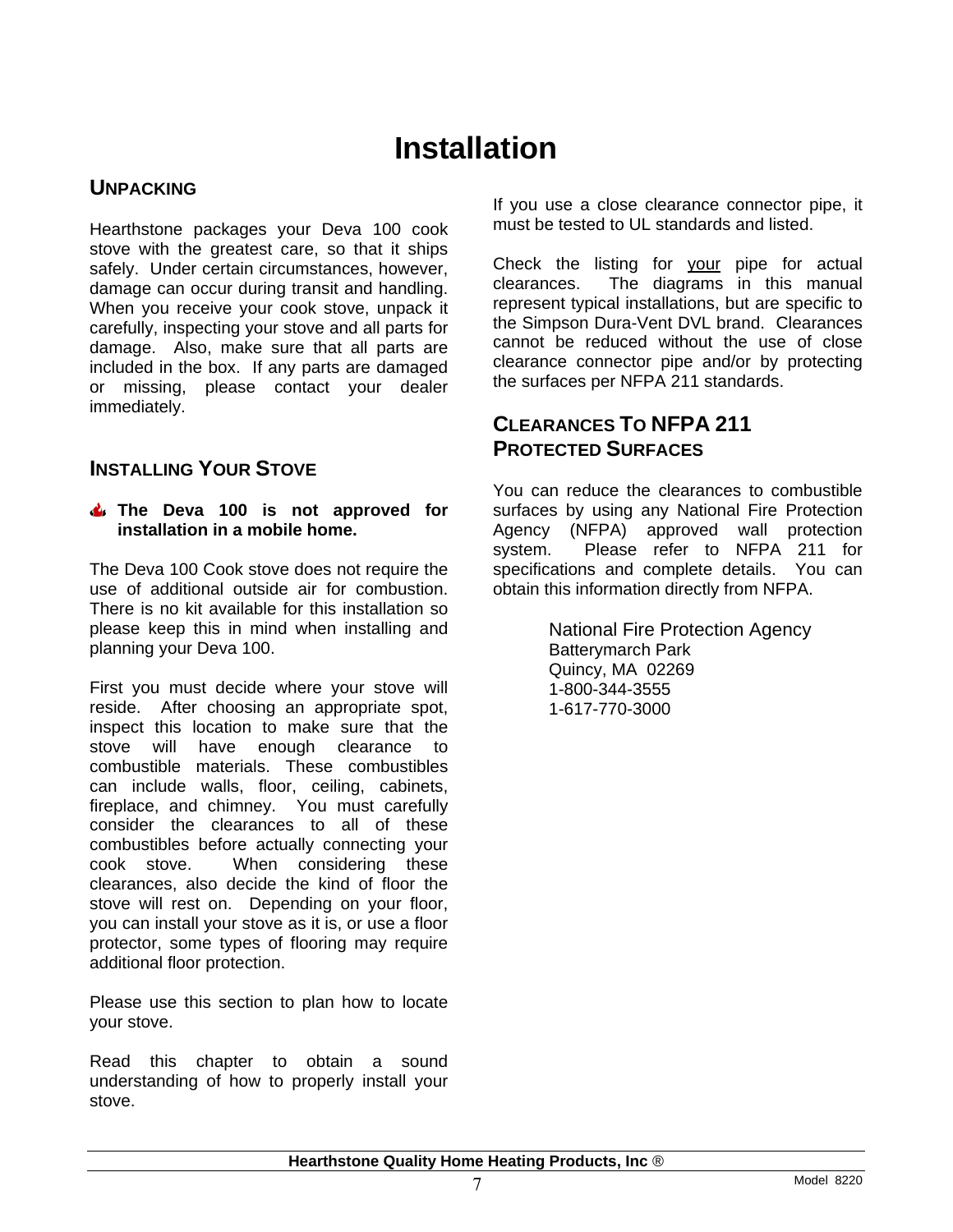# <span id="page-7-0"></span>**HEARTH REQUIREMENTS AND FLOOR PROTECTION**

Install your stove on the following:

 $\triangle$  A non-combustible floor protector that you obtain from your dealer, or any other noncombustible material (metal, glass, stone, tile, etc,). A floor protector is any noncombustible surface laid on the floor underneath the stove that extends, 16 inches - US (or 46 cm in Canada) beyond the fuel loading door and 8 inches (20 cm) beyond each side of the cook stove. (See Figure 1) The hearth protection for your Deva 100 must have an R-value of at least 0.89 or be a UL Listed floor protection.

*An example of a non-combustible floor protector would be a hearth constructed with a continuous layer of a listed backer board (such as Micore, Wonder-Board or Durock) used for ember protection with a tile, brick, slate, or another noon-combustible facing.*

For horizontal chimney connector installations, the floor protection must be installed beneath the connector and 2" beyond each side.

<span id="page-7-1"></span>Floor protector's come with various types of specifications. To convert a floor protector's specification to an R-value, do one of the following:

- If the R-value is given, use that value—no conversion is needed.
- If a K-factor is given with a required thickness (T) in inches, use this formula:  $R$ -value =  $1/K \times T$
- If a C-factor is given, use the formula:  $R$ -value =  $1/C$

To determine the R-value of the proposed alternate floor protector:

- Use either the K-factor or the C-factor formula explained above to convert specifications not expressed as R-values.
- For multiple layers of floor protectors, simply add the R-values of each layer to determine the overall R-value of the layers.

If the overall R-value of your setup is greater than the R-value of the specified floor protector, then your setup is acceptable.



#### **Figure 1 - Hearth Protection for top vent installations**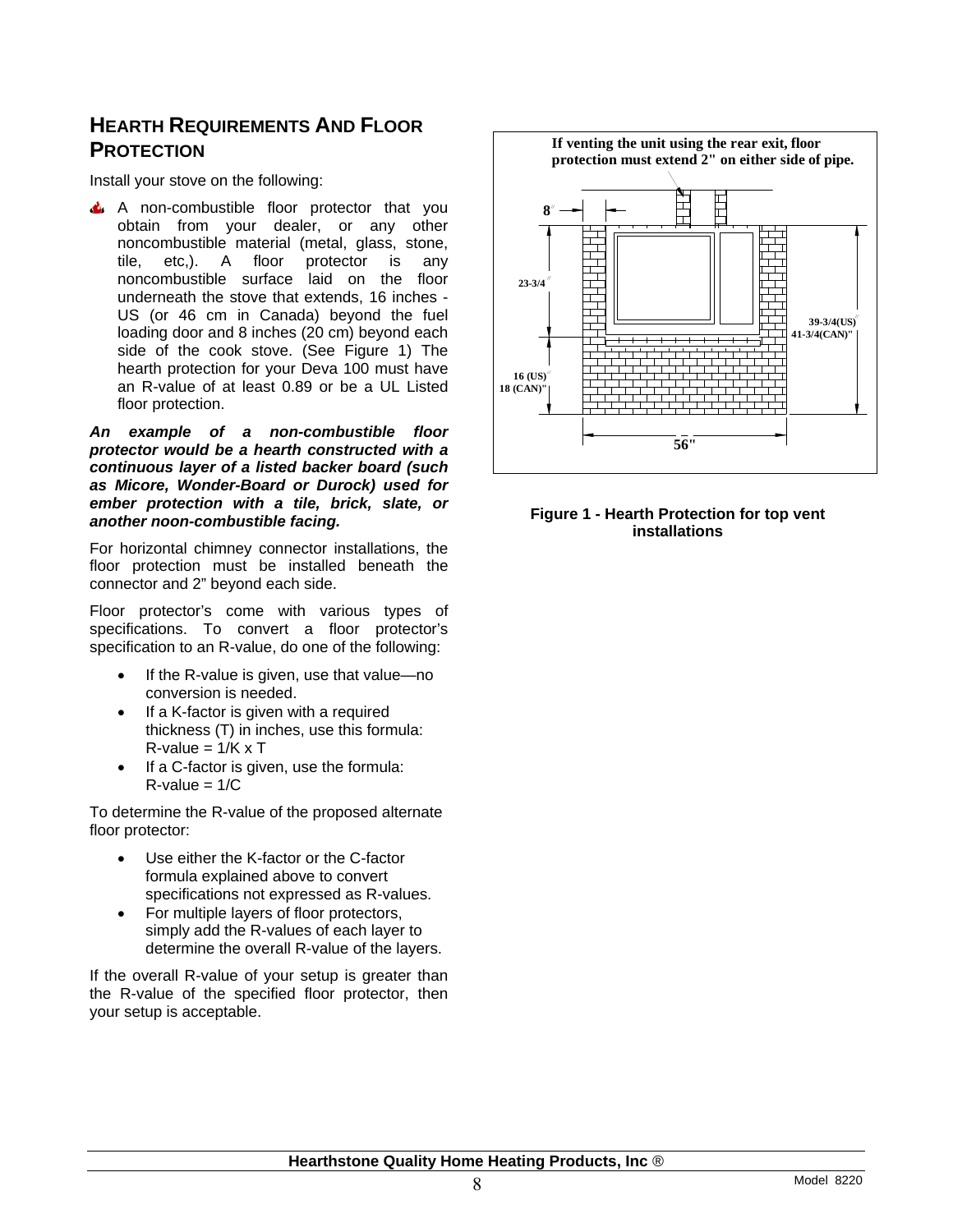**Use this section to plan the layout for your stove. Consider clearance of** *pipe* **to combustibles and** *cook stove* **to combustibles.** 

<span id="page-8-0"></span>**CLEARANCES TO COMBUSTIBLES** You must follow minimum clearances for the Deva 100 cook stove to combustibles such as walls and ceilings. You may reduce the general clearances if installing the stove near *Protected Surfaces*.



**Figure 2 - Clearance to Combustibles** 

# **MINIMUM CLEARANCES TO COMBUSTIBLES** (from closest point of stove)

| <b>Clearan</b> | Single wall connector |                 |                  | <b>Double walls connector</b> |                 |      |                  |      |
|----------------|-----------------------|-----------------|------------------|-------------------------------|-----------------|------|------------------|------|
|                |                       | <b>Top Exit</b> | <b>Rear Exit</b> |                               | <b>Top Exit</b> |      | <b>Rear Exit</b> |      |
|                | (in)                  | (cm)            | (in)             | (cm)                          | (in)            | (cm) | (in)             | (cm) |
| A              | 10                    | 26              | 4                | 11                            | 4               | 11   | 4                | 11   |
| в              | 10                    | 26              |                  | 11                            | 4               | 11   | 4                | 11   |
| C              | 16                    | 41              | 16               | 41                            | 14              | 36   | 16               | 41   |
| D              | 21.5                  | 55              | n/a              | n/a                           | 19.5            | 50   | n/a              | n/a  |

| <b>ALCOVE</b>     | <b>Top exit connector</b> |                                 |                           |      |  |
|-------------------|---------------------------|---------------------------------|---------------------------|------|--|
| <b>Clearances</b> |                           | <b>Single wall</b><br>connector | Double wall<br>connector) |      |  |
|                   | (in)                      | (cm)                            | (in)                      | (cm) |  |
| А                 | 7                         | 18                              | 4                         | 11   |  |
| В                 | 16                        | 41                              | 14                        | 36   |  |
| C                 | 16                        | 41                              | 14                        | 36   |  |
| D                 | 21.5                      | 55                              | 19.5                      | 50   |  |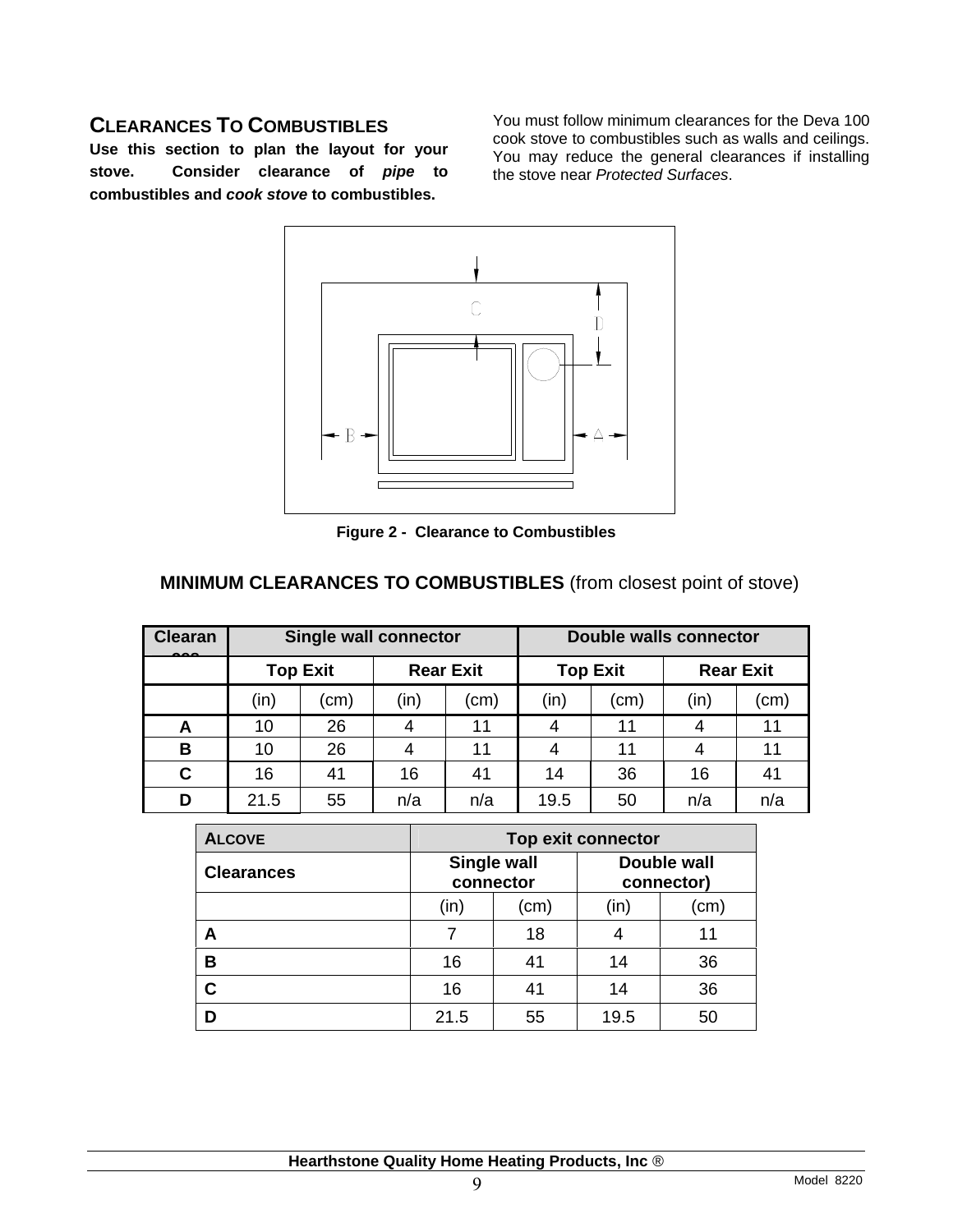# <span id="page-9-0"></span>**ALCOVE REQUIREMENTS:**

- **Maximum alcove depth is 48"/122cm**
- Minimum alcove height is 96"/ 2439cm مانی
- Minimum alcove width is 63"/ 160cm (with single wall connector)
- $\Delta$ Minimum alcove width is 58"/ 147cm (with double wall connector)

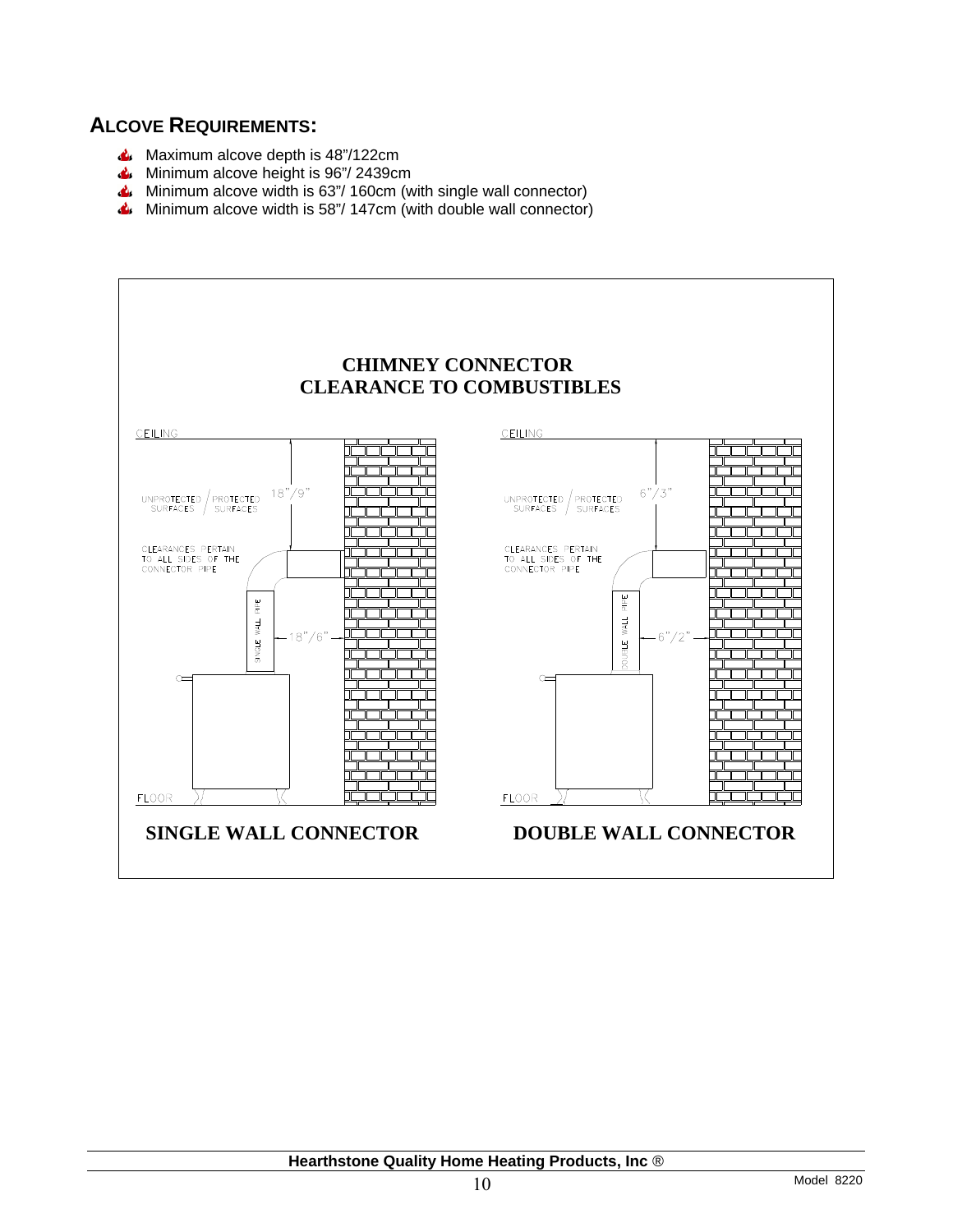# **VENTING COMPONENTS AND CONFIGURATION**

#### <span id="page-10-1"></span><span id="page-10-0"></span>**COMPONENTS OF A VENTING SYSTEM**

#### **DO NOT CONNECT THIS UNIT TO A CHIMNEY FLUE SERVING ANOTHER APPLIANCE**

The complete venting system consists of several components: chimney connector, wall thimble, wall pass-through, chimney, and liner. It is *absolutely necessary* that if you install all of these components, they must remain within the clearances to combustibles discussed earlier to install your stove safely. To protect against the possibility of a house fire, you *must properly install and constantly maintain the venting system*. Upon inspection, immediately replace rusted, cracked, or broken components.

- **The** *chimney connector* is the stovepipe from the woodstove to the chimney. The chimney connector stove pipe must be 6" (152 mm) diameter, 24 MSG or 25 MSG blued steel connector pipe. *Do not use aluminum or galvanized steel pipe* - they cannot withstand the extreme temperatures of a wood fire.
- Double wall connector (close clearance pipe) which must be used with a listed factory-built "Type HT" chimney and may also be used with a masonry chimney to reduce clearances, is available from several manufacturers, your dealer can help you choose. Some air insulated connector pipe models available are: Simpson Dura Vent DVL, Metalbestos DS. The following models have acceptable close clearance connector pipe for the Deva 100; Security, GSW and Ameritec.
- <span id="page-10-2"></span>Chimney connector shall not pass through floor or ceiling, nor any attic or roof space, closet or similar concealed space. Where passage through a wall or partition of combustible construction is desired, the installation shall conform to NFPA 211 or CAN/CSA - B365.
- It is very important to follow minimum clearances for chimney connectors to combustibles such as walls and ceilings when installing the stove near non-combustible surfaces. Typical chimney connector clearances are outlined below. The single wall clearances are generic; the Double wall clearances are for Simpson Dura Vent DVL,

#### **CHECK THE SPECIFICATIONS FROM THE MANUFACTURER OF YOUR CONNECTOR.**

- A *thimble* is a manufactured (or site-constructed) device installed in combustible walls through which the chimney connector passes to the chimney. It keeps the walls from igniting. You must use a wall thimble when installing a chimney connector through a combustible wall to the chimney.
- A *wall pass-through* (or chimney support package) also keeps the walls from igniting. You must use one when connecting through a wall or ceiling to a prefabricated chimney.
- Only install this stove to a *lined masonry chimney* or an approved high temperature *prefabricated residential* type building heating appliance chimney. *Do not* connect this stove to a chimney serving another appliance; you will compromise the safe operation of both the wood cook stove and the connected appliance.
- **WARNING: DO NOT CONNECT THIS APPLIANCE TO ANY AIR DISTRIBUTION DUCT OR SYSTEM.**
- A *liner* is the UL 1777 or ULC S635 (for factory built fireplace or masonry) chimney.

You must connect your stove to a chimney comparable to those recommended in this manual. *Do not use stovepipe as a chimney or liner system*. Use stovepipe for freestanding installations only to connect the stove to a proper chimney.

# **INSTALLING A VENTING SYSTEM**

Stovepipe sections must be attached to the stove and to each other with the crimped end toward the stove. If creosote builds up, this allows the creosote to run into the stove and not the outside of the stovepipe and onto the stove.

Secure all venting joints. Attach the stovepipe to the stove's flue collar, with at least three sheet metal screws. Install #10 x 1/2" (3 mm x 13 mm) sheet metal screws into the holes predrilled in the flue collar.

#### **Hearthstone Quality Home Heating Products, Inc** ®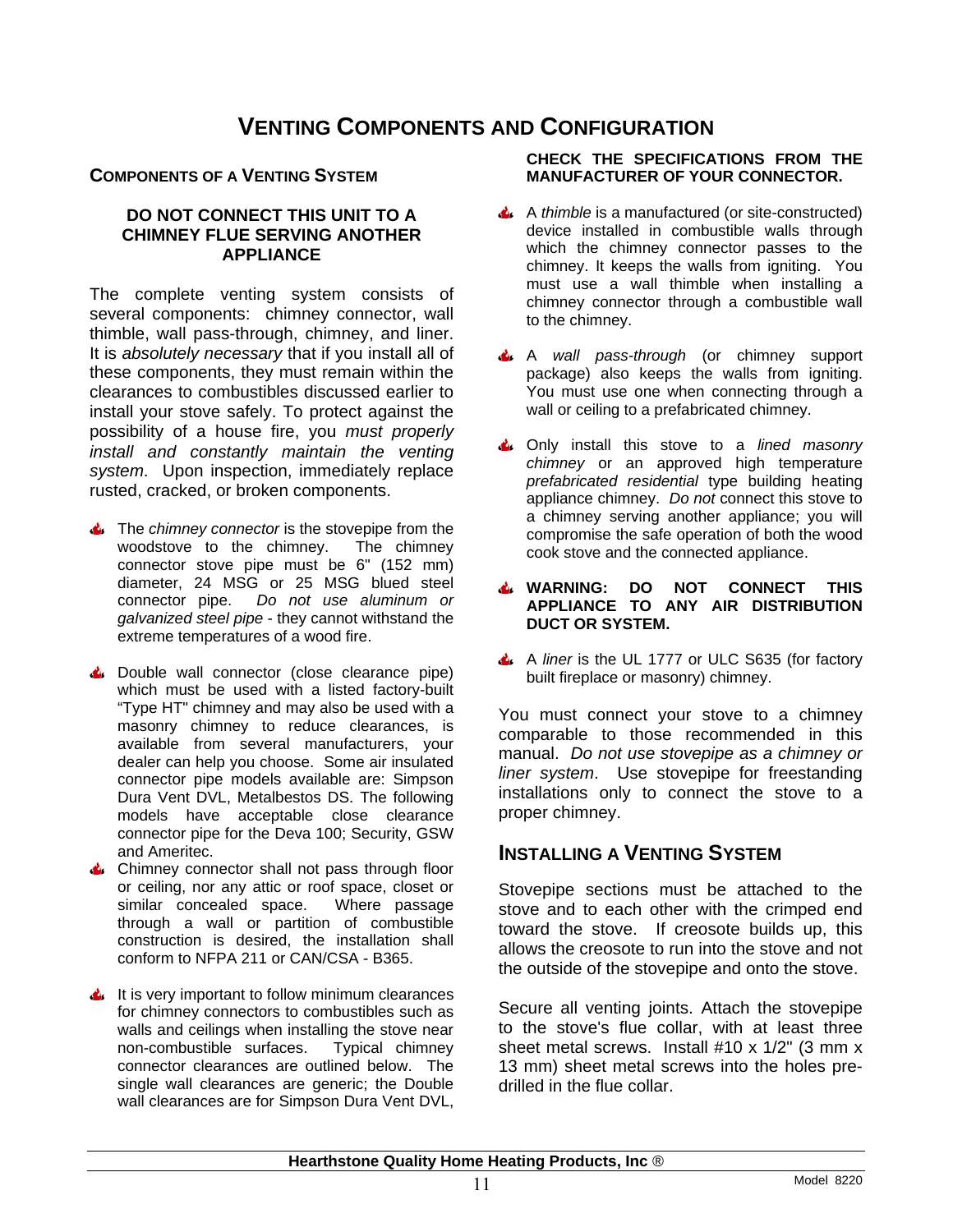You can simplify connecting stovepipe by using additional accessories such as telescoping pipes, slip-connectors or clean-out tees. These accessories ease the inspection of your chimney, as well as allowing you to easily dismantle the stovepipe (without moving the cook stove) when you periodically inspection the stovepipe connection and chimney.

Install the stove as close as practical to the chimney, while maintaining all proper clearances. Install stovepipe that is as short and as straight as possible. Horizontal runs of stovepipe should always rise away from the stove a minimum of 1/4" per foot (21mm/m).

*Long runs of stovepipe to increase heat dispersal are not recommended*. Using longer lengths of stovepipe or more connecting elbows than necessary increase the chances of draft resistance and the accumulation of creosote buildup.

In general, you do not need to install a stovepipe damper with the Deva. Some installations, however, could benefit from a stovepipe damper, such as a tall chimney which can create a higher than normal draft. In such cases, a damper can help regulate the draft. The Deva requires a draft between 0.06" w.c. and 0.1" w.c. For drafts above 0.1" w.c, install a stovepipe damper. Locate your local Hearthstone dealer to purchase a draft gauge to measure the draft of your chimney and flue system.

Remember, the NFPA has recommended, minimum clearances for chimney connectors to combustibles such as walls and ceilings.

# <span id="page-11-0"></span>**CONNECTING YOUR WOOD-FIRED COOK STOVE**

You can install your Deva 100 to a prefabricated metal chimney or a masonry chimney.

# <span id="page-11-1"></span>**CONNECTING TO A PREFABRICATED**

# **METAL CHIMNEY**

When connecting the Deva 100 to a prefabricated metal chimney, you must follow, precisely, the manufacturer's installation instructions. Use only Type HT (2100 deg. F), prefabricated metal chimneys listed per UL 103 or ULC S629 standards.

## ▌ **WARNING:**

DO NOT CONNECT THE STOVE TO A CHIMNEY FLUE SERVING ANOTHER APPLIANCE.

Make sure the size of the chimney's flue is appropriate for the Deva 100. The Deva 100 requires a 6" (152 mm) inside diameter flue for new installations. A 6" diameter flue provides adequate draft and performance. You can use an 8" (203 mm) diameter existing flue with a reducer. An oversized flue contributes to creosote accumulation. (In this case, bigger is NOT better.)

When purchasing a prefabricated chimney to install with your stove, be sure to also purchase from the same manufacturer, the wall passthrough (or ceiling support package), "T" section package, fire-stops (when needed), insulation shield, roof flashing, chimney cap, and any other needed accessories. Follow the manufacturer's instructions when installing the chimney and accessories. In addition, be sure to maintain all manufacturers' recommendations for the proper clearances to the chimney.

There are two ways to install a prefabricated metal chimney:

- An *interior* installation where the chimney passes inside the residence through the ceiling and roof.
- An e*xterior* installation where the chimney passes through the wall behind the stove then up the outside of the residence.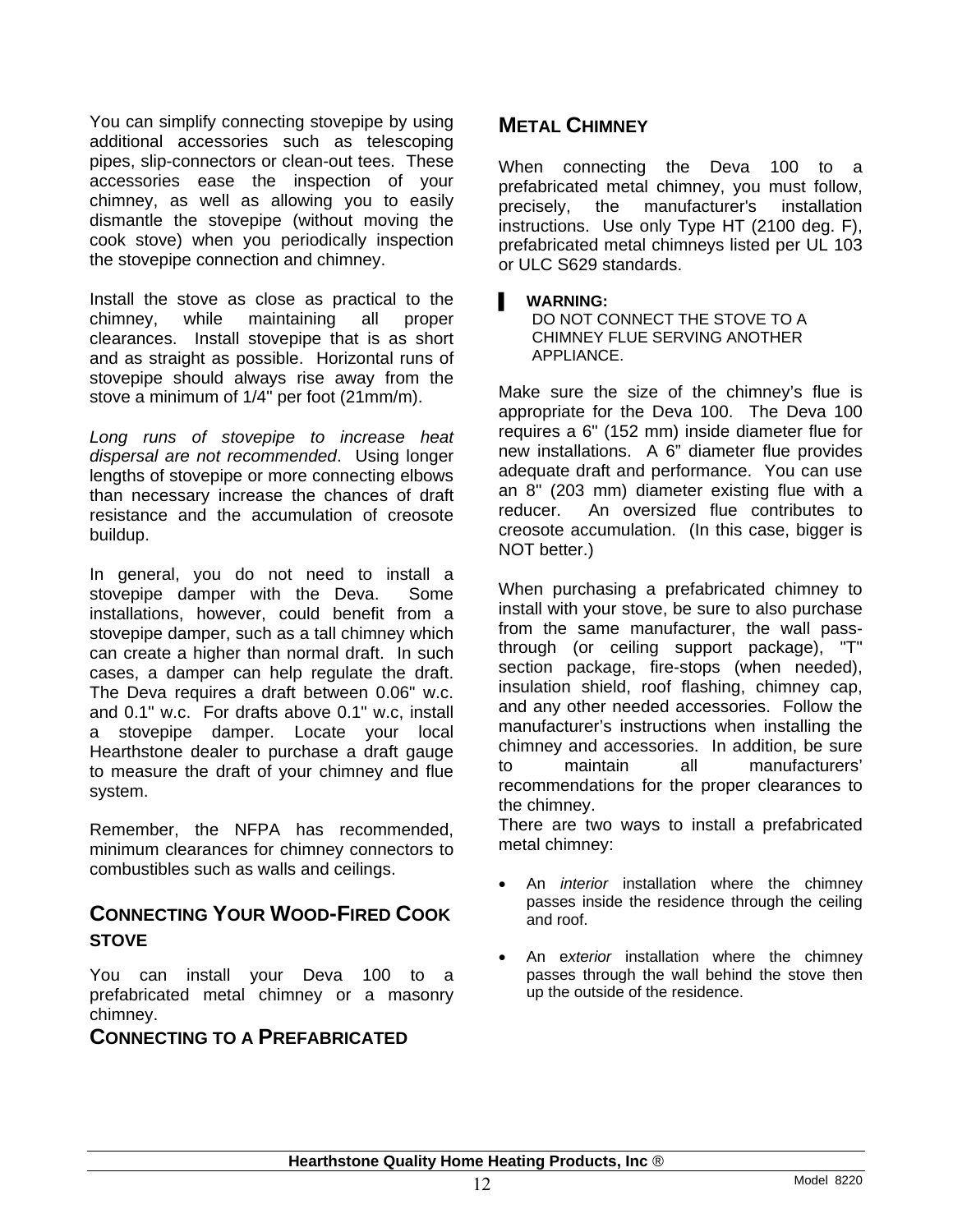

Whenever possible, choose an interior chimney. An interior chimney heats up more quickly and retains its heat; thus promotes a better draft and discourages the formation of creosote. An exterior chimney does not benefit from the warmth of being surrounded by the building, so it typically operates at lower flue temperatures than an interior chimney. An exterior chimney's draft is not as strong and may experience increased creosote accumulation.

#### **REVERSAL OF THE FLUE COLLAR**

In order to reverse the flue collar to vent the stove straight out the back, follow these simple steps;

1) Using a 10mm wrench, or socket. Locate and remove the four bolts holding the flue collar in place. Once all four bolts are removed pull the collar away from the stove. Inspect the gasket, ensuring it is in place, and in working order.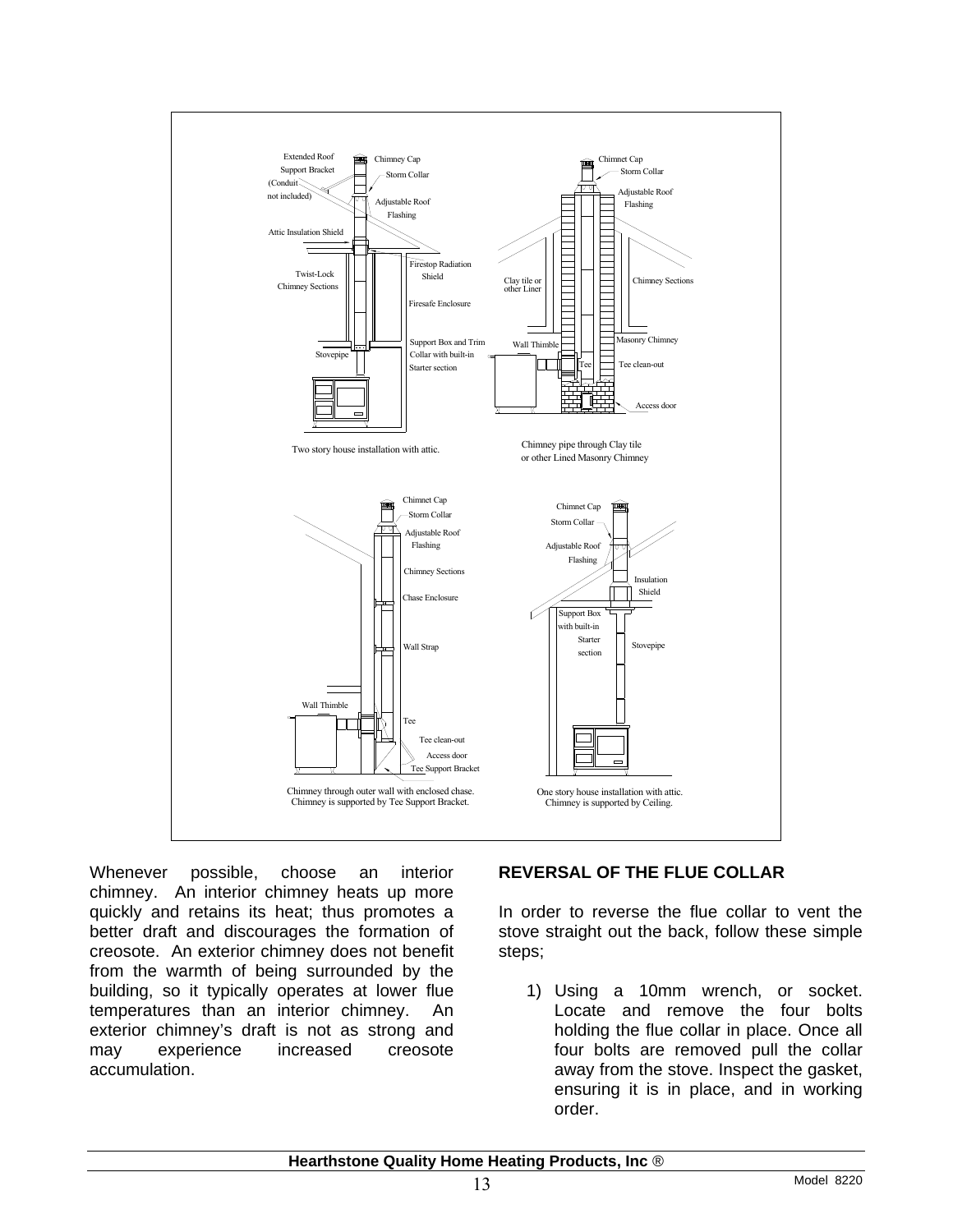- 2) Locate and remove the four bolts that hold the block-off plate on the back of the stove. Remove the plate.
- 3) Place the flue collar on the back of the stove over the rear flue exit with the gasket side towards the stove. Rotate the collar so the 3 chimney connector screws are easiest to access when necessary to install later. Replace the four bolts using the 10mm wrench.
- 4) Place the cover plate over the flue exit on the top of the stove, using the same four bolts that were removed.

# **CONNECTION TO A MASONRY CHIMNEY**

Consider two primary elements when connecting your stove to a masonry chimney: the chimney itself and the thimble where the stovepipe connects to the chimney. Use only Code approved masonry chimneys with a flue liner.

Before connecting to a masonry chimney, hire a professional to examine the chimney for cracks, loose mortar, and other signs of deterioration and blockage. If the chimney needs repair, complete the project before installing and using your stove. Do not install your stove until the chimney is safe for use.

Make sure the chimney's cleanout is complete and working properly. To avoid a loss of draft, the cleanout must close off completely. If allowed to cool, your stove will perform poorly and creosote will build up in the chimney.

Make sure the size of the chimney's flue is appropriate for this stove and that it is not too large. Use a masonry chimney with an 8" x 8" (203 mm x 203 mm) tile size for best results. An oversized flue will contribute to the accumulation of creosote.

Use the following checklist to ensure that your masonry chimney meets these minimum requirements:

#### **Chimney wall construction:**

- Brick or modular block at least 4" (102 mm) thick.
- A rubble or stone wall at least 12" (305 mm) thick.

#### **Flue liner:**

- Minimum thickness of 5/8" (16 mm).
- Installed with refractory mortar.
- At least 1" (25 mm) air space.
- An equivalent flue liner must be a listed chimney liner system meeting type HT requirements or other approved material.

#### **Interior chimney requirements:**

- At least 2" (51 mm) clearance to combustible structure
- □ Fire stops must be installed at the spaces where the chimney passes through floors and/or ceiling.
- Insulation must be 2" (51 mm) from the chimney.

#### **Exterior chimney requirements:**

 At least 1" (25 mm) clearance to combustible structure.

#### **Chimney height requirements:** (See Illustration)

- At least 3 feet (0.9 m) higher than the highest part of the roof opening through which it passes.
- At least 2 feet (0.6 m) higher than any part of the roof within 10 feet (3 m) measured horizontally from the top of the chimney.

This stove requires a minimum chimney height of 13 feet (4 m). The maximum allowable chimney height is 30 feet (9 m).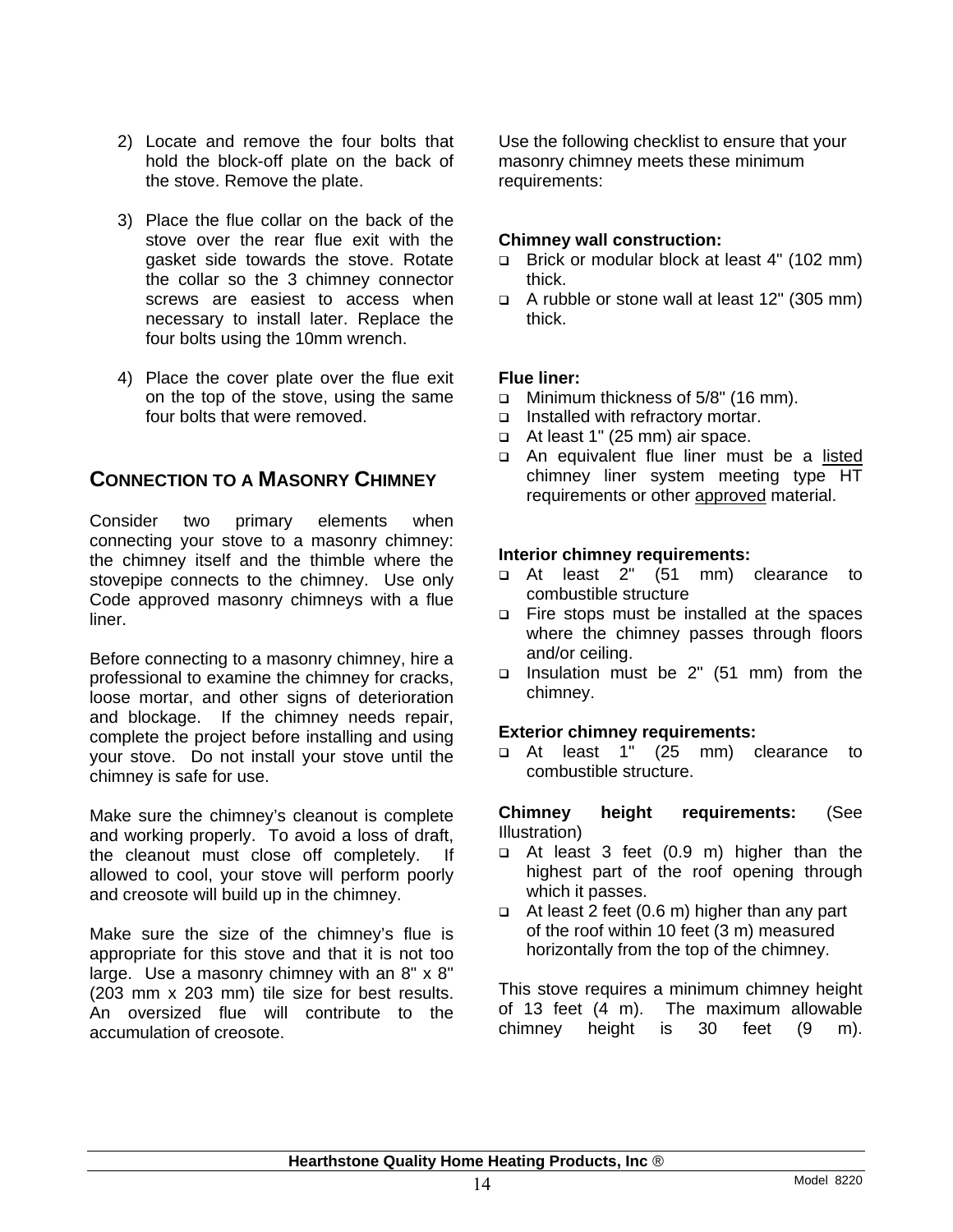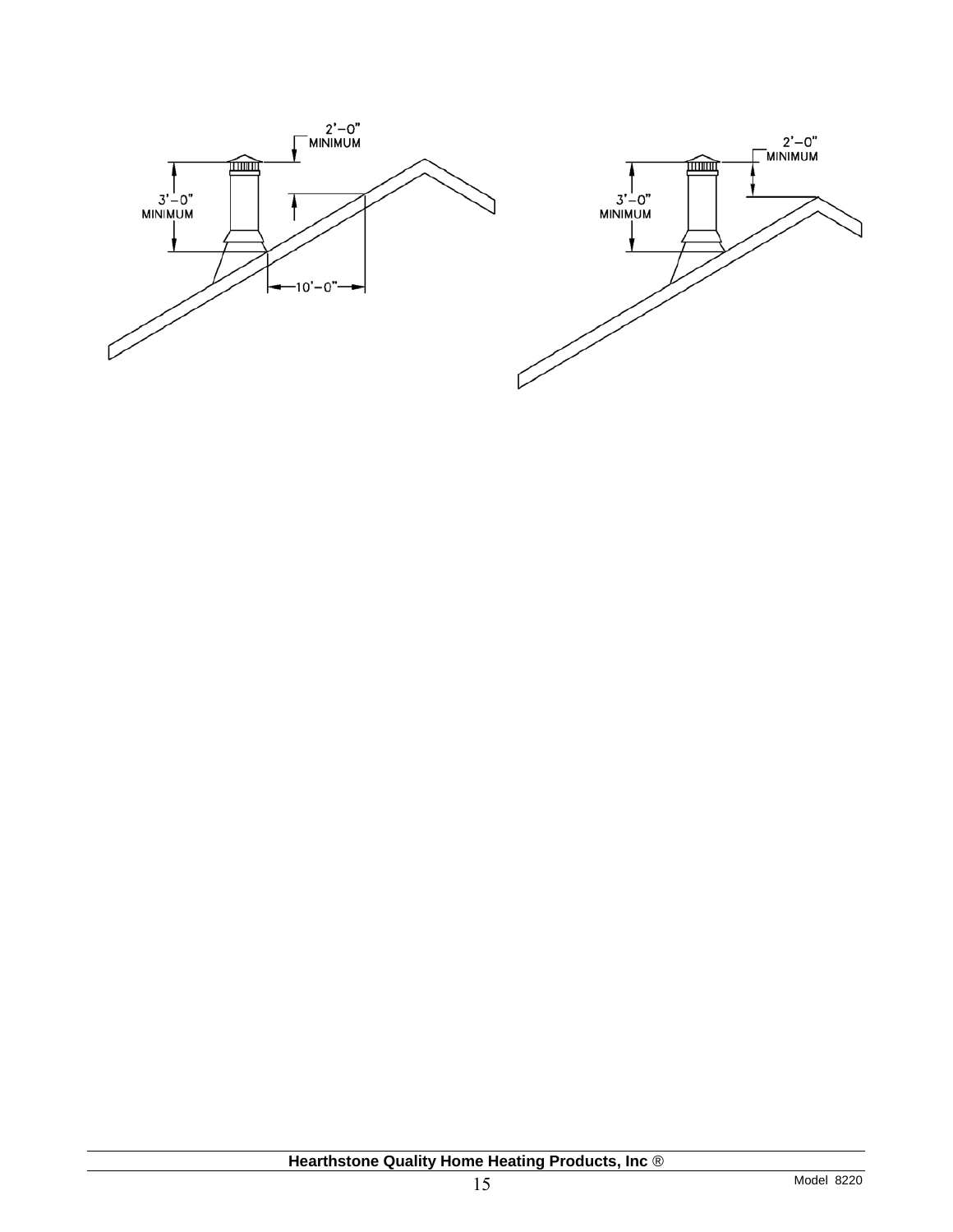# **Operation**

<span id="page-15-0"></span>

**Figure 2 - Controls and Fea** OVEN

#### **WARNING:**

DO NOT INSTALL IN A SLEEPING ROOM

#### **WARNING:**

|                          |  | HOT WHILE IN OPERATION.     | KEEP |
|--------------------------|--|-----------------------------|------|
|                          |  | CHILDREN, CLOTHING          | AND  |
|                          |  | FURNITURE AWAY. CONTACT MAY |      |
| <b>CAUSE SKIN BURNS.</b> |  |                             |      |

Please read this entire chapter before lighting your first fire. It explains the controls and features of your wood stove, how to choose firewood, and how to use your stove on a daily basis.

# <span id="page-15-1"></span>**CONTROLS AND FEATURES**

Before lighting any fires, become familiar with the location and operation of your stove's controls and features and learn how to use them. For your own safety, do not modify these features in any way.

*FLUE BYPASS SYSTEM:* When starting a fire in a cold Deva 100 you will need to use the flue

bypass system. This is the handle at the top center of your stove that pushes and pulls in and out. To open the bypass, pull the handle out. This opens a "bypass" channel that allows the hot gases to heat up the chimney quicker. This bypass allows for a direct outlet of the flue gases and smoke. With the bypass closed the gases follow the normal route around the oven and then out. You should keep the bypass open until your flue has established a draft. Once a draft has been established push the bypass closed. This will ensure the most efficient use of your Deva.

\*Burning the Deva 100 with the bypass open will not allow the oven to reach maximum temperatures.

*FUEL LOADING DOOR HANDLE*: The fuel loading door allows you to load wood into your stove. To open the door, lift the handle to the 9 o'clock position and pull the door. To latch the door, lower the handle to the 6 o'clock position. Pull gently on the door to make sure it is properly latched.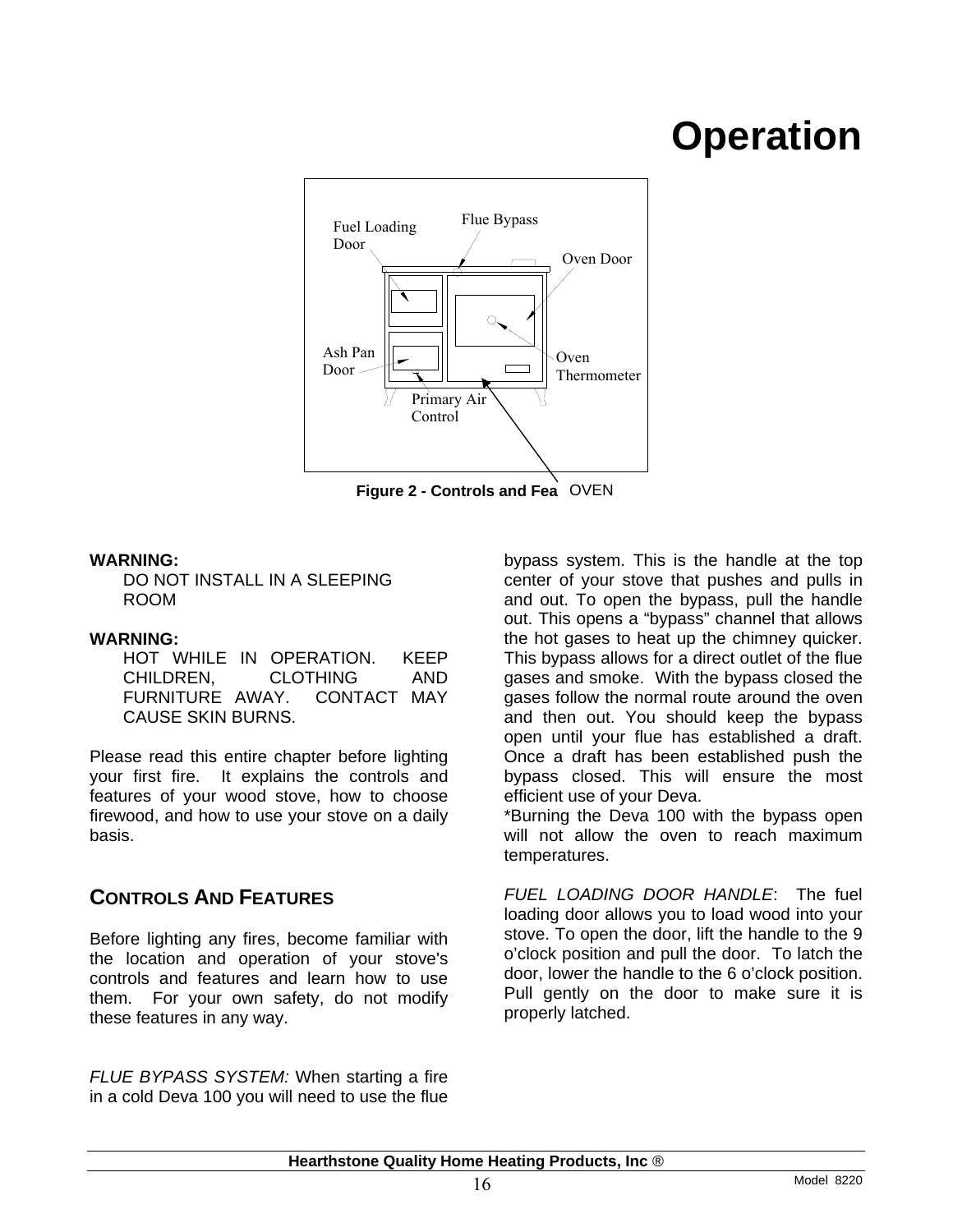*PRIMARY AIR CONTROL:* This feature is located on the lower portion of the ash door of the stove. The primary air control allows you to regulate the amount of air entering the firebox. Generally speaking, the more air allowed into the firebox, the faster and hotter the rate of burn; conversely, less air creates a slower burn. Push the lever to the left to open the primary air control; push the lever to the right of the stove to close the primary air control.

*ASH PAN*: The ash pan is located under the firebox door. The ash pan collects burned ash from a fire and allows you to conveniently remove the ash from your wood stove. The ash pan is easy to remove. Sift the ashes across the grate and into the ash pan, and then rotate the ash door handle to the 9:00 o'clock and pull to open. Remove the ash pan by grabbing the handle and sliding it out carefully. After you have disposed of the ashes, push the ash pan all the way into the stove and close the ash door by turning the handle to the 6 o'clock position.

Remove ashes when the stove is cold. If the ash pan is warm, use protective fireplace gloves. Exercise extreme caution when handling, storing or disposing of ashes.

#### <span id="page-16-0"></span>**CHOOSING FIREWOOD**

Your Deva 100 cook stove is designed to only burn firewood-also known as cordwood.

## **CAUTION:**

DO NOT USE CHEMICALS OR FLAMMABLE FLUIDS SUCH AS GASOLINE, NAPHTHA, KEROSENE, CHARCOAL LIGHTER FLUID OR ENGINE OIL TO START A FIRE. DO NOT USE CHARCOAL, PELLETS, COAL, ARTIFICIAL LOGS OR ANY OTHER MATERIALS AS FUEL; THEY ARE NOT SAFE. DO NOT BURN GARBAGE.

The quality of your firewood affects heat output, duration of burn and performance of your stove. Softwoods generally burn hotter and faster, while hardwoods burn longer and produce more coals. Density and moisture content are two critical factors to consider when purchasing wood for your stove.

The following is a list of wood species and their relative BTU (British Thermal Unit) content. The higher the BTU the longer the burn. Firewood with higher BTUs is generally considered more ideal for a wood stove.

*HIGH:* Apple, Black Birch, Hickory, Locust, White Oak, Black Beech, Mesquite

*MEDIUM HIGH:* White Ash, Beech, Yellow Birch, Sugar Maple, Red Oak

*MEDIUM LOW:* Black Ash, White Birch, Grey Birch, Elm, Norway Pine, Pitch Pine, Black Cherry, Soft Maple, Tamarack

*LOW:* White Pine, White Cedar, Balsam Fir, Spruce, Aspen, Basswood, Butternut, Hemlock

Moisture content also plays a key role in the performance of your stove. Wood freshly cut from a living tree (green wood) contains a great deal of moisture. As you might expect, green wood has difficulty burning and should be seasoned before using it in your cook stove. To properly season green wood, it should be split, stacked and allowed to air dry for a period of one year.

Stack the firewood on skids or blocks to keep it off the ground, cover only the top of the stack. Plastic or tarps that cover the sides of the woodpile trap moisture and prevent the wood from drying. As for stacking, an old Vermonter said, "The spaces between the logs should be large enough for a mouse to get through, but not for the cat that's chasing it."

Firewood should not be stored within the stove's specified clearances to combustible materials.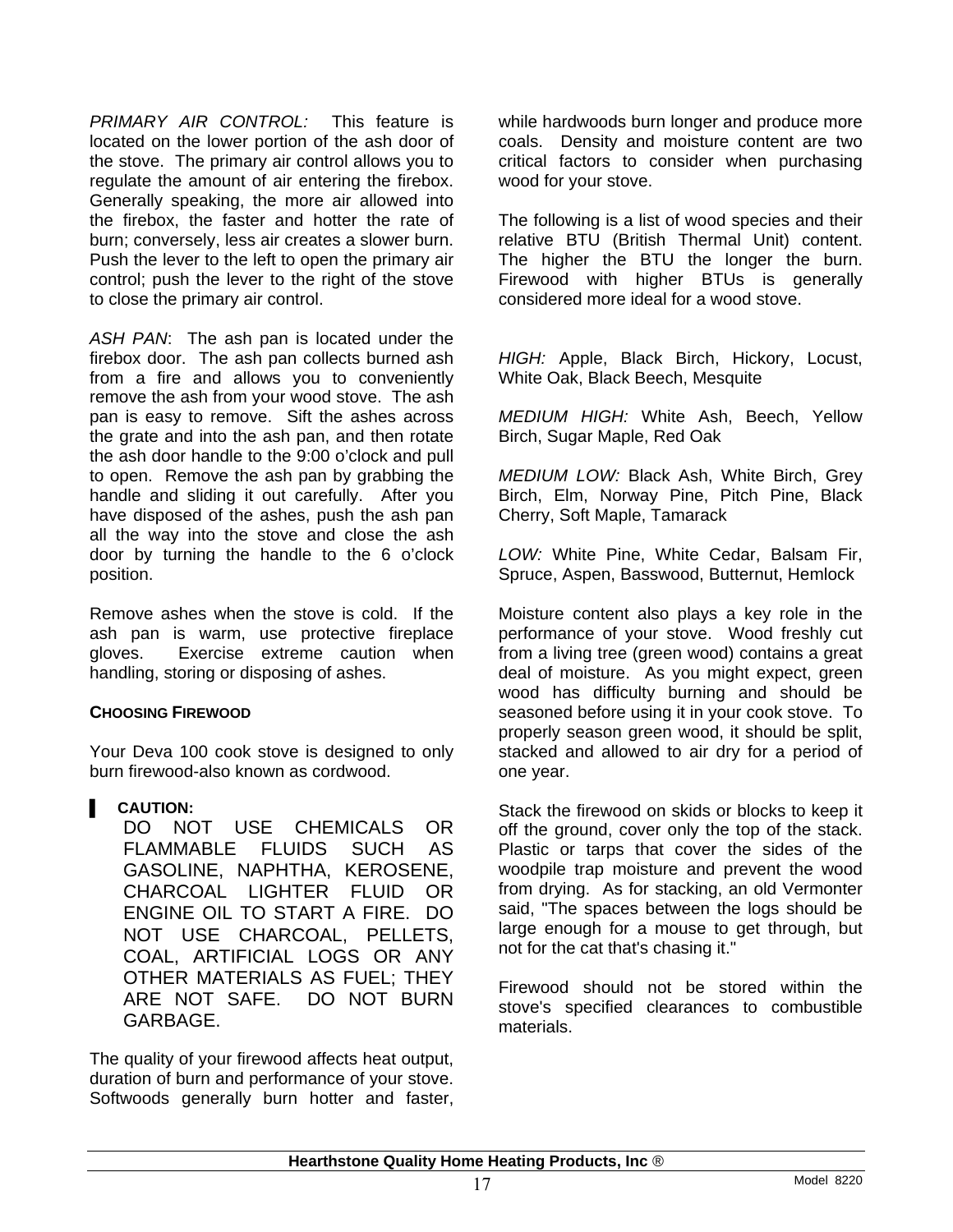# <span id="page-17-0"></span>**BUILDING YOUR FIRST FIRE**

Once you understand the controls of your wood stove and have chosen the appropriate firewood, you are ready to start a fire.

When you light your first fires, the wood stove will emit some smoke and fumes. This is normal "off-gassing" of the paints and oils used when manufacturing the wood stove. If you find it necessary, open a few windows to vent your room. The smoke and fumes will usually subside after 10 to 20 minutes of operation. The odor and smoke will end once the stove is "cured".

The first fires may produce other odors from impurities that exist in the area immediately surrounding the stove. Some of these impurities can be cleaning solvents, paint solvents, cigarettes, smoke, pet hair, dust, adhesives, a new carpet, and new textiles. These odors will dissipate over time. You can alleviate these odors by opening a few windows or otherwise creating additional ventilation around your stove.

# <span id="page-17-1"></span>**BUILDING A FIRE**

- 1. Open the door and place five or six double sheets of tightly twisted newspaper in the center of the firebox. Arrange kindling in a crisscross pattern over the newspaper. Kindling should be approximately ten pieces, 1/2" (13 mm) in diameter and 10" to 17" (254 to 431 mm) long.
- 2. Open the flue bypass system by pulling the handle out completely. (as described on page 17)
- 3. Fully open the primary air control by pushing the lever toward the left of the stove.
- 4. Light the paper under the kindling. Leave the door slightly ajar momentarily until the kindling has started to burn and draft begins to pull.
- 5. Close the door and allow the fire to burn.
- 6. Once the kindling is burning, open the door and add logs, small at first, to build the fire up. Otherwise, keep the fuel loading door and ash door closed while the stove is in use.

## **Do not open the fuel loading door with the bypass closed!**

- 7. Close the bypass system by pushing the handle all the way in.
- 8. Once the fire is burning well, use the primary air control to regulate the desired rate of burn. Pushing the lever to the left of the stove opens the PRIMARY AIR CONTROL for a high rate of burn or pushing it to the right of the stove for a low rate of burn.
- 9. The flue bypass is used to control the cook top and oven temperature.

Note: When opening the door to reload or re-arrange logs, it is advisable to open the door just a crack, pause for a moment, then open the door completely. This procedure will allow the firebox to clear of smoke before the door is opened fully. **You must open the flue bypass system prior to opening your fuel loading door**. Also, reloading on a bed of hot, red coals reduces smoking time and will bring fresh fuel up to a high temperature rapidly.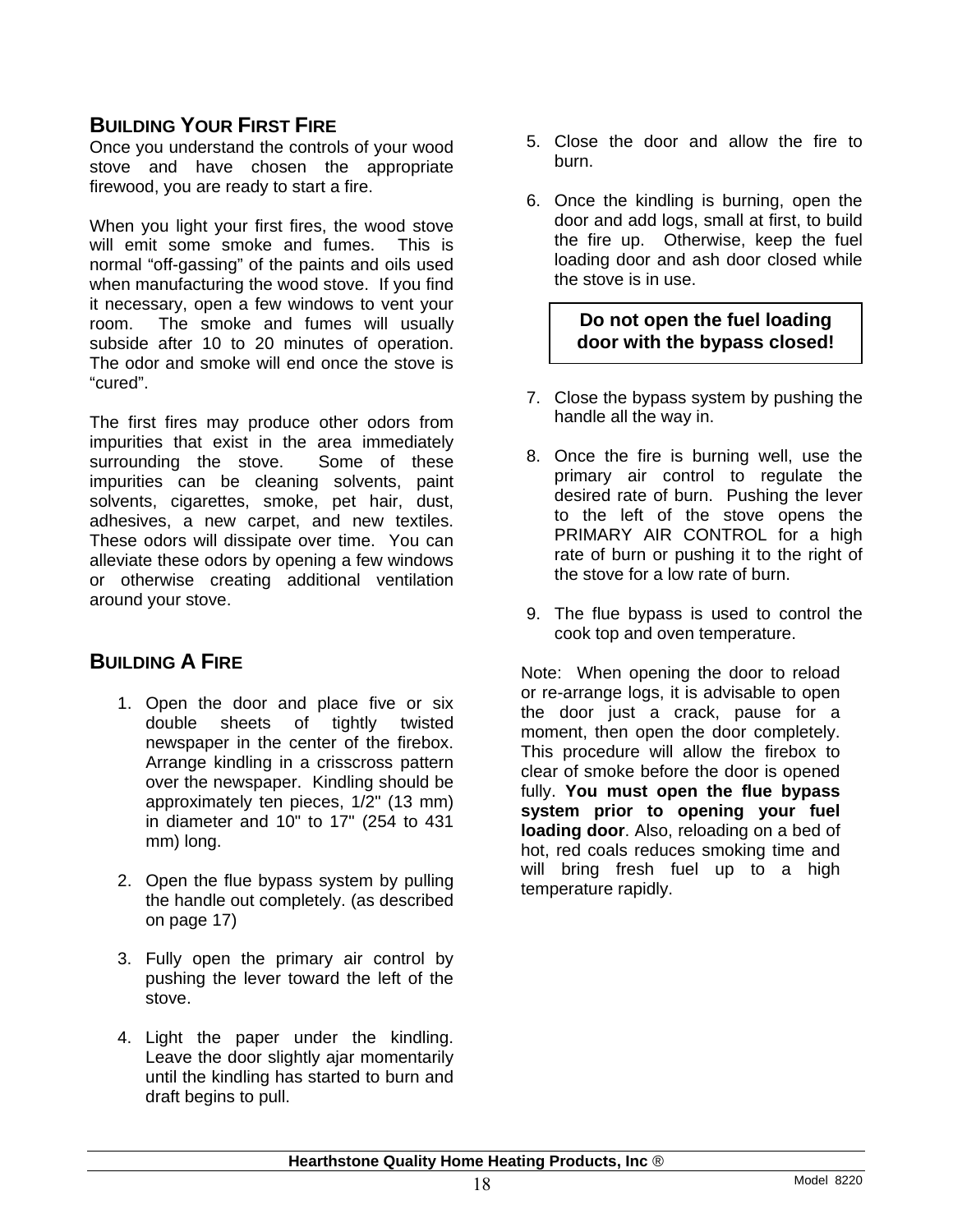# <span id="page-18-0"></span>**BURN RATE**

HIGH BURN: Fully load the firebox with wood on a bed of hot coals or on an actively flaming fire and fully open the primary air control. A high burn rate is recommended once or twice a day to fully heat the stovepipe and chimney, which will help minimize creosote accumulation.

MEDIUM BURN: Set the primary air control to a mid-range setting appropriate for the heating needs of the area being heated. A medium burn rate should be the typical setting and is preferable if the stove is to be left unattended.

<span id="page-18-2"></span>LOW BURN: Close the primary air control for a low burn rate. A low burn rate over extended periods of time is not advisable as it may promote the accumulation of creosote. The venting system should be inspected frequently if low burn rates are maintained consistently.

# <span id="page-18-1"></span>**OVER-FIRE CAUTION**

Over-firing means the stove is operating at temperatures above the recommended temperatures outlined above in the *BURN RATE* section. Over-firing should be carefully avoided since it will cause damage to the stove. Symptoms of over-firing include short burn times, a roaring sound in the stove or stovepipe, and discoloration of the stovepipe.

Over-firing can be caused by excessive draft, inappropriate fuel, and operator error. Correct an over-fire situation as follows:

EXCESSIVE DRAFT: Contact your dealer to have a draft reading taken. Any draft in excess of 0.1 wc requires a damper in the stovepipe. Some installations may require more than one damper.

INAPPROPRIATE FUEL: Do not burn coal, kiln dried lumber, wax logs or anything other than natural cordwood.

OPERATOR ERROR: Make sure all the gaskets are in good condition. Replace worn out or compressed gaskets. Do not burn the stove with the fuel loading door, or ash pan door in the open position.

Monitoring the temperature is the best way to determine that the stove is over-firing. If you suspect that your stove is over-firing, contact your dealer immediately.Damage done by over-firing is not covered by your warranty*.*  Results of over-firing can include: warped or burned out internal parts, cracked refractory, discolored or warped external parts, and damaged enamel.

#### **NOTE: ANY SYMPTOMS OF OVER-FIRING WILL VOID YOUR WARRANTY!!**

# **REMOVAL AND DISPOSAL OF ASHES**

Ashes should be removed when the stove is cold. Use protective fireplace gloves when the pan is warm. Exercise extreme caution when handling, storing or disposing of ashes.

To remove ashes from the firebox, sift the ashes across the ash grate using a poker or other suitable implement. Remove the ashes by pulling the handle on the ash pan and sliding it carefully out. Dump the ashes as described below. Re-insert the ash pan by pushing it in all the way. Be sure that the ash pan has been pushed firmly into place. Alternately, the ashes can be removed with a shovel through the fuel loading door.

Ashes should be dumped from the ash drawer into a metal container with a tight fitting lid. Do not place any other items or trash into the metal container. Replace the lid onto the container and allow the ashes to cool. Do not place the ash disposal container on a combustible surface or vinyl flooring, as the container will be **hot!**

Pending disposal, place the closed ash container on a noncombustible floor or on the ground, well away from all combustible materials. Ashes should be retained in the closed container until all cinders have thoroughly cooled.

Ashes should NEVER be placed in wooden or plastic containers, or in paper or plastic bags, no matter how long the fire has been out. Coals within a bed of ashes can remain hot for several days once removed from the firebox.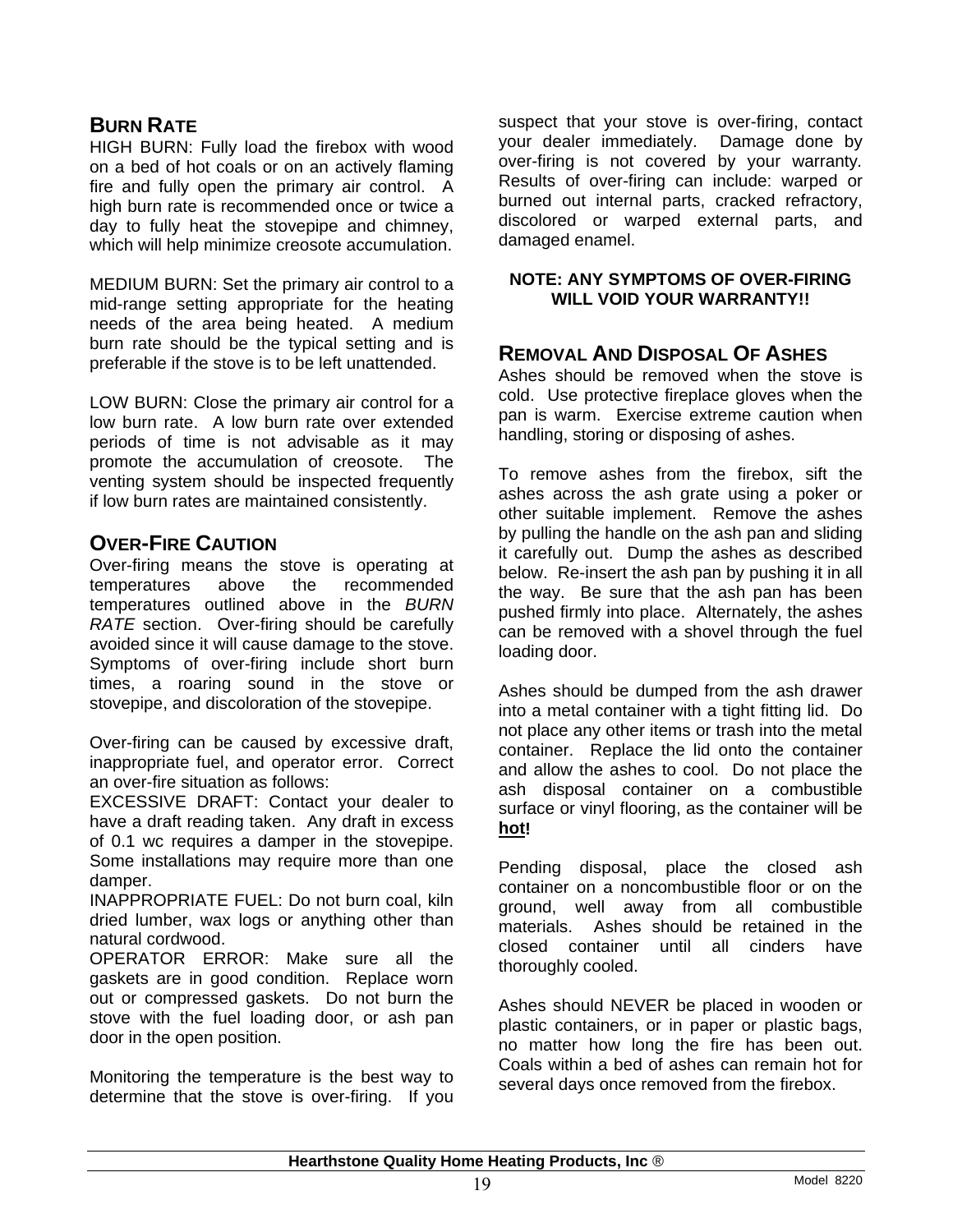# **MAINTENANCE**

# <span id="page-19-1"></span><span id="page-19-0"></span>**CREOSOTE FORMATION AND NEED FOR REMOVAL**

When wood is burned slowly, it produces tar and other organic vapors, which combine with expelled moisture to form creosote. These creosote vapors condense in the relatively cool chimney flue of a slow-burning fire. As a result, creosote residue accumulates on the flue lining. When ignited, this creosote makes an extremely hot fire, which may damage the chimney or even destroy the house.

To prevent the buildup of creosote:

- 1. Burn the stove with the primary air control fully open and the flue bypass open for 30 minutes daily to burn out creosote deposits from within the stove and the venting system.
- 2. After reloading with wood, burn the stove with the primary air control fully open for 20 to 30 minutes. This manner of operation ensures early engagement of the secondary combustion system which, when engaged, minimizes creosote buildup in the chimney.

The stovepipe connector and chimney should be inspected regularly during the heating season to determine if a creosote build-up has occurred. If a creosote residue greater than 1/4" (6 mm) has accumulated, it should be removed to reduce the risk of a chimney fire.

<span id="page-19-2"></span>The venting system must be inspected at the stove connection *and* at the chimney top. Cooler surfaces tend to build creosote deposits quicker, so it is important to check the chimney at the top (where it is coolest) as well as from the bottom near the stove.

Accumulated creosote should be removed with a cleaning brush specifically designed for the type of chimney in use. A certified chimney sweep should be used to perform this service. Contact your dealer for the name of a certified chimney sweep in your area (your dealer may be a certified sweep!).

# **GASKETS**

Gasket material should normally be replaced every two to three seasons, depending on stove use. If the door seal is loose, a new gasket will assure a tight seal and improved stove performance. Contact your dealer for a gasket kit, which includes instructions, and gaskets for your stove.

To replace the fuel loading door gasket, first remove the old gaskets with a utility or putty knife. Clean all gasket channels with a wire brush. Apply gasket cement to the channels and push the new gasket into place without stretching the gasket material. The door should be shut immediately to fully press the gasket into place and assure a positive seal.

We require the use of the following gaskets:

FUEL LOADING DOOR: 40" (102 cm) Length, 1/4" Diameter, Low Density Black Rope

FUEL LOADING GLASS: 40" (102 cm) Length, 3/4" adhesive backed flat tape

ASH PAN DOOR: 40" (102 cm) Length, 1/4" Diameter, Low Density, Black Rope

REVERSIBLE FLUE: 28" (71 mm) Length, 1/4" Diameter, Low Density, Black Rope

## **GLASS**

Do not operate the stove with a broken door glass. Do not abuse the fuel loading door by striking or slamming it.

When necessary, the glass can be cleaned with low alkaline content commercial stove glass cleaners, which are available from your local dealer. Never attempt to clean the glass while the fire is burning or the glass is hot. Following the instructions provided with the cleaner can<br>clean most deposits. To clean heavier clean most deposits. deposits, remove the door from the cook stove and lay the it face down on a workbench or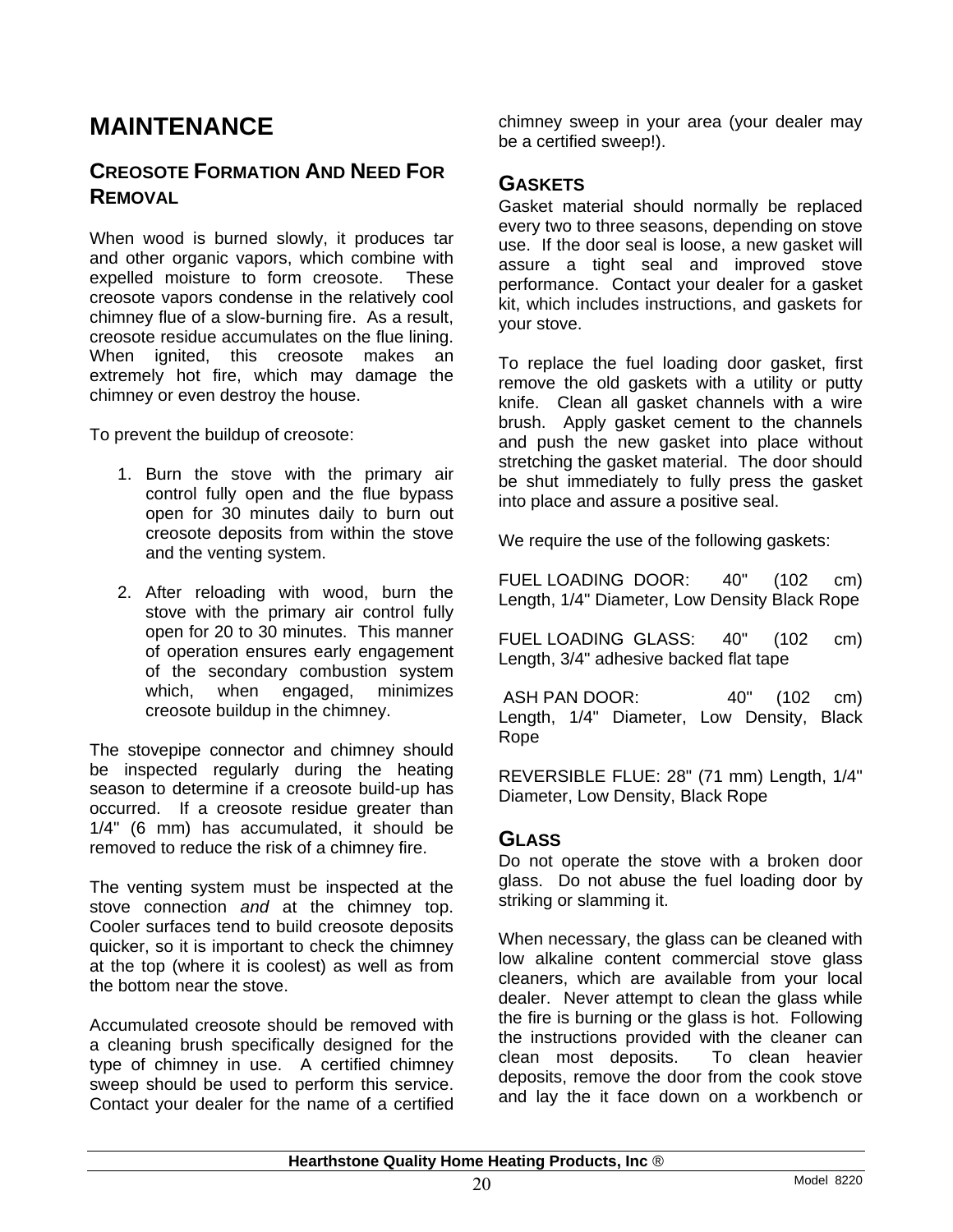table. Apply the cleaner to the glass and allow it to set for a few minutes. By laying the door flat, it will allow the cleaner to penetrate rather than running off the surface of the glass. Wipe the cleaner off with a soft cloth.

**Important:** scratching or etching the glass will weaken the integrity of the glass. Do not use a razor blade, steel wool, or any other abrasive material to clean the glass. Use low alkaline content cleaners only.

<span id="page-20-0"></span>The fuel loading door glass is a ceramic, shockresistant glass, made specifically for use in wood-burning stoves. Do not use any replacement glass other than the ceramic glass manufactured and supplied for use in this cook stove. Replacement glass is available through your local dealer.

<span id="page-20-1"></span>The fuel loading door glass should be replaced immediately if broken. Contact your local dealer for replacement glass, which is accompanied with instructions and everything needed for the repair. If you replace the glass yourself, wear work gloves and safety glasses.



<span id="page-20-2"></span>The procedure for the fuel loading door glass and glass gasket replacement is as follows:

- 1. Remove the top hinge straight up and away from the stove.
- 2. Remove the door by pulling it up and away from the stove.
- 2. Place the door face down on a flat, smooth surface.
- 3. Apply penetrating oil to the 2 screws in the retention frame. Remove the 2 screws. Separate the cast iron window frame from the door.
- 4. Carefully lift the damaged glass from the door and discard.
- 5. Peel the paper backing from the tape gasket. Apply the new gasket to the new glass as illustrated above.
- 6. Place the gasketed glass onto the door.
- 7. Screw the window frame back on the door.
- 8. Install the door.

# **MAINTENANCE OF THE GLASS COOK TOP**

Be sure utensils have no rough spots to scratch the surface. Be sure the surface is clean before the fire is started. Avoid spills and boil-overs by turning down heat to lowest possible setting for cooking task, and by using a large enough pan. Wipe up wet spots promptly, being careful to avoid steam burns. Don't cook with foil on the glass cook top. It could be damaged by foil melting onto it. Cover pans to prevent spatters.

# **CLEANING OF THE GLASS COOK TOP**

Special care should be taken when removing hot substances. Turn off all surface units affected by the spillover and remove the hot pans. Wearing an oven mitt to hold the scraper, scrape the spill to a cool area of the cook top and use a paper towel to remove any excess. Do not continue to use the soiled area until all the spillover has been removed. A couple of recommended cook top cleaners are:

- Weiman Cooktop Cleaning Creme
- Cera Care
- Hopes Cooktop Cleaning Creme
- Cerama Bryte"

# **CAST IRON**

Exterior cast iron parts are porcelainized with an enamel finish. Use a damp sponge to wipe clean. Dry the cast iron thoroughly to prevent rusting.

Enamel castings can be cleaned with a standard glass cleaner. With time and use, a very fine, subtle network of crazed lines may appear seemingly beneath the surface of the enamel. Crazing is a natural predictable process and does not represent a flaw.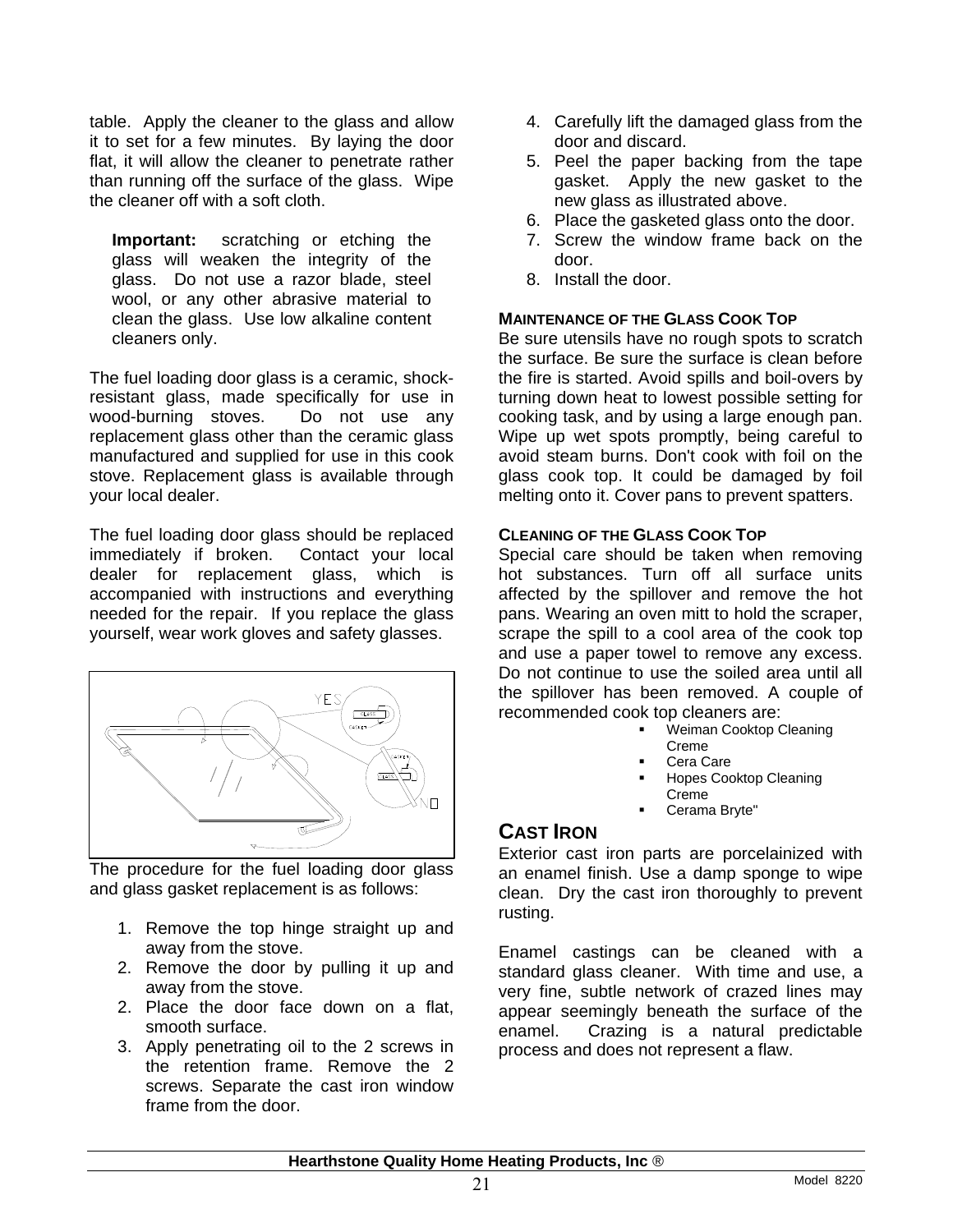# <span id="page-21-0"></span>**TROUBLESHOOTING**

Most are correctable and generally require only a minor adjustment of the stove, installation, or operating technique. In cases where weather conditions dramatically affect stove performance, the problems are typically temporary and solve themselves once the weather changes.

One common cause of poor performance is an oversized chimney flue. Oversized chimney flues result in decreased pressure, which prevents the smoke from rising out the chimney. Oversized flues are also more difficult to heat effectively, especially when burning a high efficiency stove. Cool flue temperatures inhibit the establishment of a strong draft (and encourage the accumulation of creosote). The lack of a strong draft will cause the fire to die down and may even force the smoke to pour into the room.

If your chimney is the proper size and a strong draft is not easily established, there is the possibility of the chimney being too cold. Again, hot chimneys promote a stronger draft.

Other draft guidelines are as follows:

AN **"AIRTIGHT" HOUSE:** If your home is super-insulated or especially well sealed, the (infiltration) air supply to the interior of the house may be inadequate. This phenomenon of air starvation within the building can be exacerbated if exhaust fans, such as clothes dryers, bathroom fans or cook-stove exhaust fans, are in operation within the home. The need for additional air may be accommodated by opening a window to provide the adequate air.

**TALL TREES OR BUILDINGS:** These obstructions, when located in proximity to the top of the chimney can cause chronic or occasional downdrafts. When selecting a site for a new chimney, take care to consider the placement of other objects in the vicinity of the proposed chimney location.

**WIND VELOCITY:** Generally, the stronger and steadier a wind, the stronger (better) the draft. However, "gusty" wind conditions may cause erratic downdrafts.

**BAROMETRIC PRESSURE:** Chimney drafts are typically sluggish on balmy, wet or muggy days. This is a weather-related phenomenon, which generally is self-correcting as the weather changes.

**BRISKNESS OF FIRE:** The hotter the fire in your stove, the hotter your chimney and, therefore, the stronger the draft.

**BREAKS IN THE VENTING SYSTEM:** An unsealed clean-out door at the bottom of the chimney, leaky stovepipe joints, a poor stovepipe-to-thimble connection, or a leaky chimney may cause inadequate draft.

**SEASONAL FACTORS:** Early fall and late spring are generally difficult seasons in which to establish proper drafts. The colder the outside air (relative to room temperatures), the stronger the draft.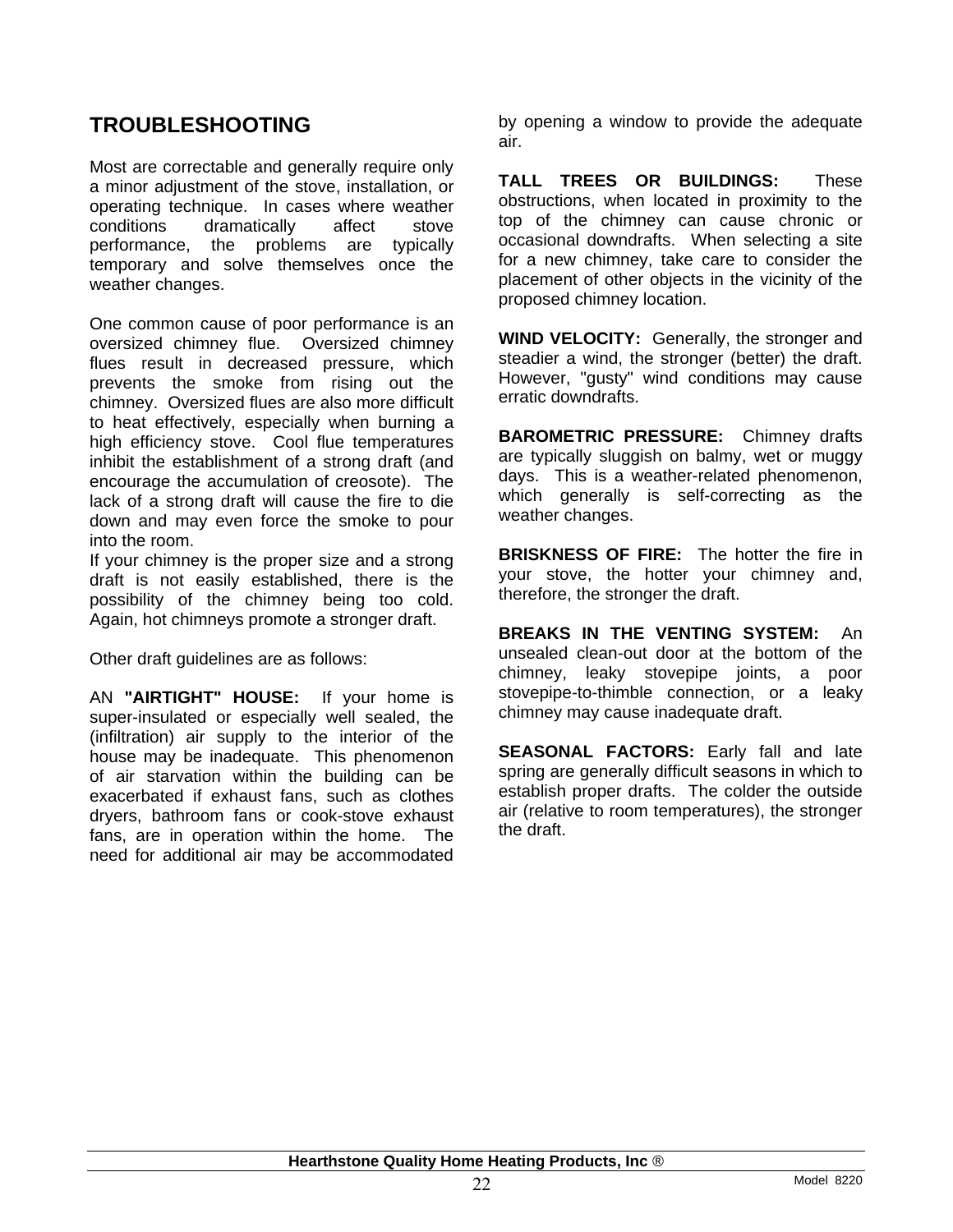# **TROUBLESHOOTING GUIDE**

<span id="page-22-0"></span>

| <b>PROBLEM</b>         | <b>POSSIBLE CAUSE</b>                               | <b>SOLUTIONS</b>                                                                     |
|------------------------|-----------------------------------------------------|--------------------------------------------------------------------------------------|
| <b>STOVE SMOKES</b>    | <b>Operating Technique</b>                          | Fully open the primary air control one minute before opening                         |
|                        |                                                     | doors.                                                                               |
|                        |                                                     | Fully open the flue bypass sytem                                                     |
|                        | Cold Chimney                                        | Preheat the chimney when first starting a fire.                                      |
|                        | <b>Blocked Chimney</b>                              | Examine the chimney and stovepipe for blockage or creosote                           |
|                        |                                                     | accumulations.                                                                       |
|                        | <b>Oversized Chimney</b>                            | Reline the chimney to the appropriate diameter                                       |
|                        | <b>Undersized Chimney</b><br>Chimney Too Short      | Install a draft inducer or replace the chimney.<br>Lengthen the chimney.             |
|                        | Air Infiltration Into The                           | Seal chimney connections and openings in clean-out doors.                            |
|                        | Chimney                                             |                                                                                      |
|                        | More Than One                                       | Disconnect all other appliances and seal openings.                                   |
|                        | Appliance Connected to                              |                                                                                      |
|                        | the Flue                                            |                                                                                      |
| <b>BACK-PUFFING OR</b> | Operating Technique                                 | Fully open the primary air control one minute before opening                         |
| <b>GAS EXPLOSIONS</b>  |                                                     | the door and keep it fully open for a few minutes after                              |
|                        |                                                     | reloading.                                                                           |
|                        | Extra Low Burn Rate                                 | Burn the stove at a higher burn rate.                                                |
|                        | <b>Chimney Down-draft</b><br>Excessive Ash Build-up | Install a chimney cap.<br>Empty ash pan more frequently.                             |
| <b>UNCONTROLLED</b>    | Unsealed or Open Door                               | Close the door tightly or replace the gaskets.                                       |
| OR SHORT BURN          |                                                     |                                                                                      |
|                        | <b>Excessive Draft</b>                              | Check the installation. Operate at LOW BURN. Install                                 |
|                        |                                                     | stovepipe damper.                                                                    |
|                        | <b>Deteriorated Cement</b>                          | Reseal the stove with furnace cement.                                                |
|                        | Seals                                               |                                                                                      |
|                        | <b>Extra Long Chimney</b>                           | Shorten the chimney. Install stovepipe damper.                                       |
|                        |                                                     |                                                                                      |
|                        | High Winds or Hilltop                               | Install a chimney cap.                                                               |
|                        | Location:<br><b>Excessive Draft</b>                 | Draft in excess of 0.1 wc should be corrected with a stovepipe                       |
|                        |                                                     | damper.                                                                              |
|                        |                                                     | Completely close the flue bypass system                                              |
| <b>INSUFFICIENT</b>    | Poor Quality or Green                               | Use only air-dried wood, preferably dried at least one year.                         |
| <b>HEAT</b>            | Wood                                                |                                                                                      |
|                        | Low Burn Rate                                       | Operate the stove at a higher burn rate.                                             |
|                        | Air Insulated Chimney                               | Replace with a pre-fabricated insulated chimney system or a                          |
|                        |                                                     | properly sized masonry chimney.                                                      |
|                        | <b>Cold Exterior Chimney</b>                        | Reline or insulate the chimney.                                                      |
|                        | Leaky Stovepipe or                                  | Check the installation.                                                              |
|                        | Chimney<br><b>Too Much Heat Loss</b>                | Caulk windows, seal openings in home.                                                |
|                        | From House                                          |                                                                                      |
|                        |                                                     |                                                                                      |
| <b>INSUFFICIENT</b>    | Fuel Bypass is open                                 | Push Flue Bypass in to close the bypass.                                             |
| <b>OVEN HEAT</b>       | Oven door is not sealed                             | Check the seal and repair if necessary                                               |
|                        | properly                                            |                                                                                      |
|                        |                                                     |                                                                                      |
| <b>BLISTERING OF</b>   | <b>Operating Technique</b>                          | Do not over-fire the stove. Monitor stove temperatures. Use                          |
| <b>ENAMEL CASTING</b>  |                                                     | seasoned wood only.                                                                  |
|                        | <b>Excessive Draft</b>                              | Check the DRAFT. A damper may be required. Operate the<br>stove at a LOW BURN range. |
|                        |                                                     |                                                                                      |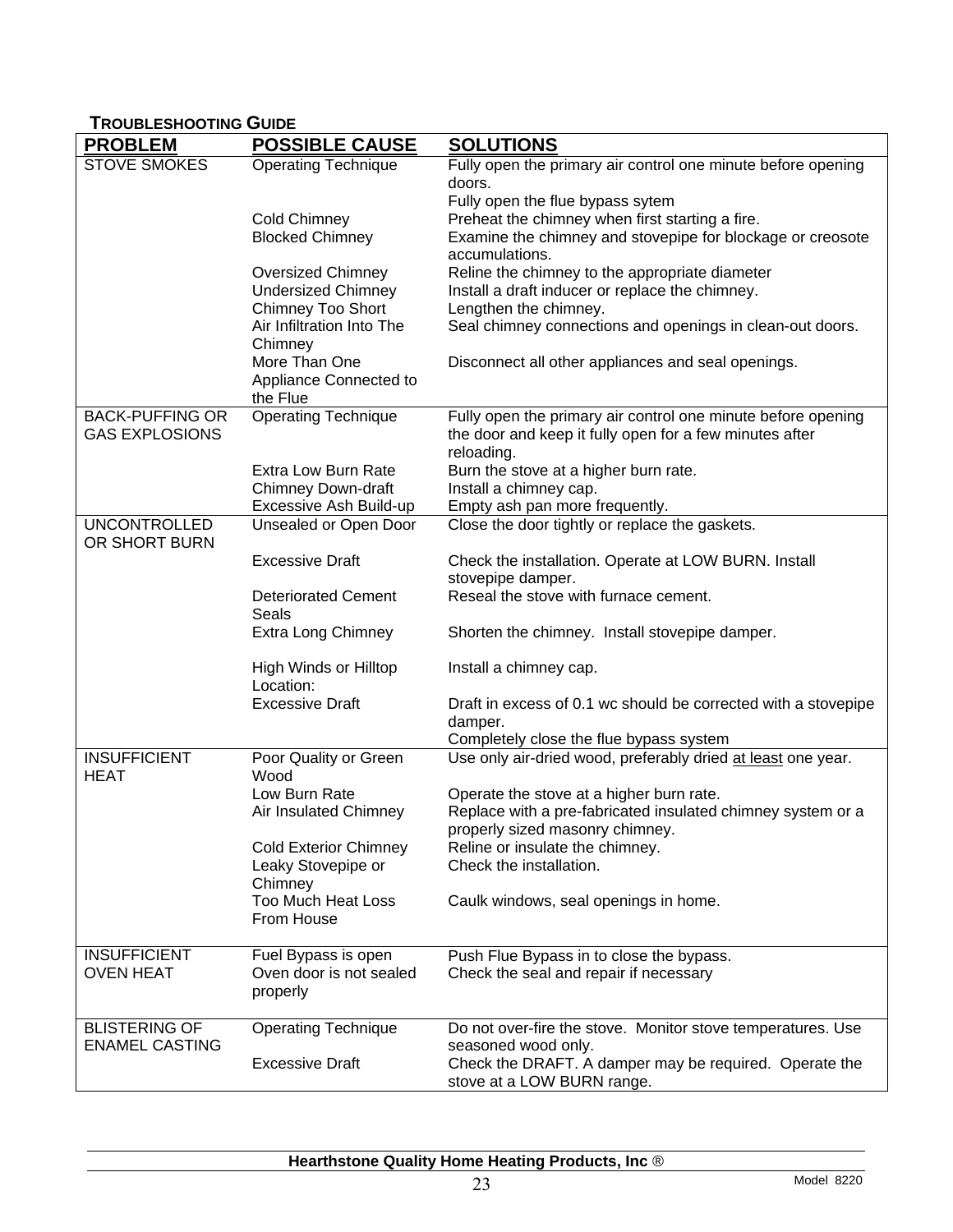## **REPLACEMENT PARTS & OPTIONAL ACCESSORIES**

<span id="page-23-0"></span>

| <b>PART NUMBER:</b> | <b>DESCRIPTION:</b>            | <b>PART NUMBER:</b>     | <b>DESCRIPTION:</b>       |  |  |
|---------------------|--------------------------------|-------------------------|---------------------------|--|--|
|                     | <b>GLASS</b>                   |                         |                           |  |  |
| 3030-050            | <b>FUEL LOADING DOOR GLASS</b> |                         | <b>MISC. COMPONENTS</b>   |  |  |
| 3030-051            | <b>OVEN DOOR GLASS</b>         | 91-59710                | SIDE ASSEBLY              |  |  |
| 91-58710            | <b>TOP GLASS ASSEMBLY</b>      | 91-58711                | <b>OVEN DOOR ASSEMBLY</b> |  |  |
|                     |                                | 91-58712                | ASH DOOR ASSEMBLY         |  |  |
|                     |                                |                         | <b>FUEL LOADING DOOR</b>  |  |  |
|                     |                                | 91-58713                | <b>ASSEMBLY</b>           |  |  |
|                     | <b>HANDLES</b>                 | 2650-016                | <b>FLUE COLLAR</b>        |  |  |
| 91-71710            | <b>OVEN DOOR HANDLE</b>        | 5170-005                | <b>HANDLE BAR SUPPORT</b> |  |  |
| 91-71711            | FIREBOX DOOR HANDLE            | 5170-007                | <b>HANDLE BAR</b>         |  |  |
| 91-71712            | ASH DOOR HANDLE                | 5170-010                | REFRACTORY STONE BRACKET  |  |  |
|                     |                                |                         |                           |  |  |
|                     |                                |                         |                           |  |  |
|                     |                                | <b>REFRACTORY STONE</b> |                           |  |  |
|                     |                                | 3060-432                | <b>REFRACTORY BASE</b>    |  |  |
|                     |                                | 3060-433                | LEFT REFRACTORY           |  |  |
|                     |                                | 3060-434                | <b>RIGHT REFRACTORY</b>   |  |  |
|                     |                                |                         |                           |  |  |
|                     |                                |                         |                           |  |  |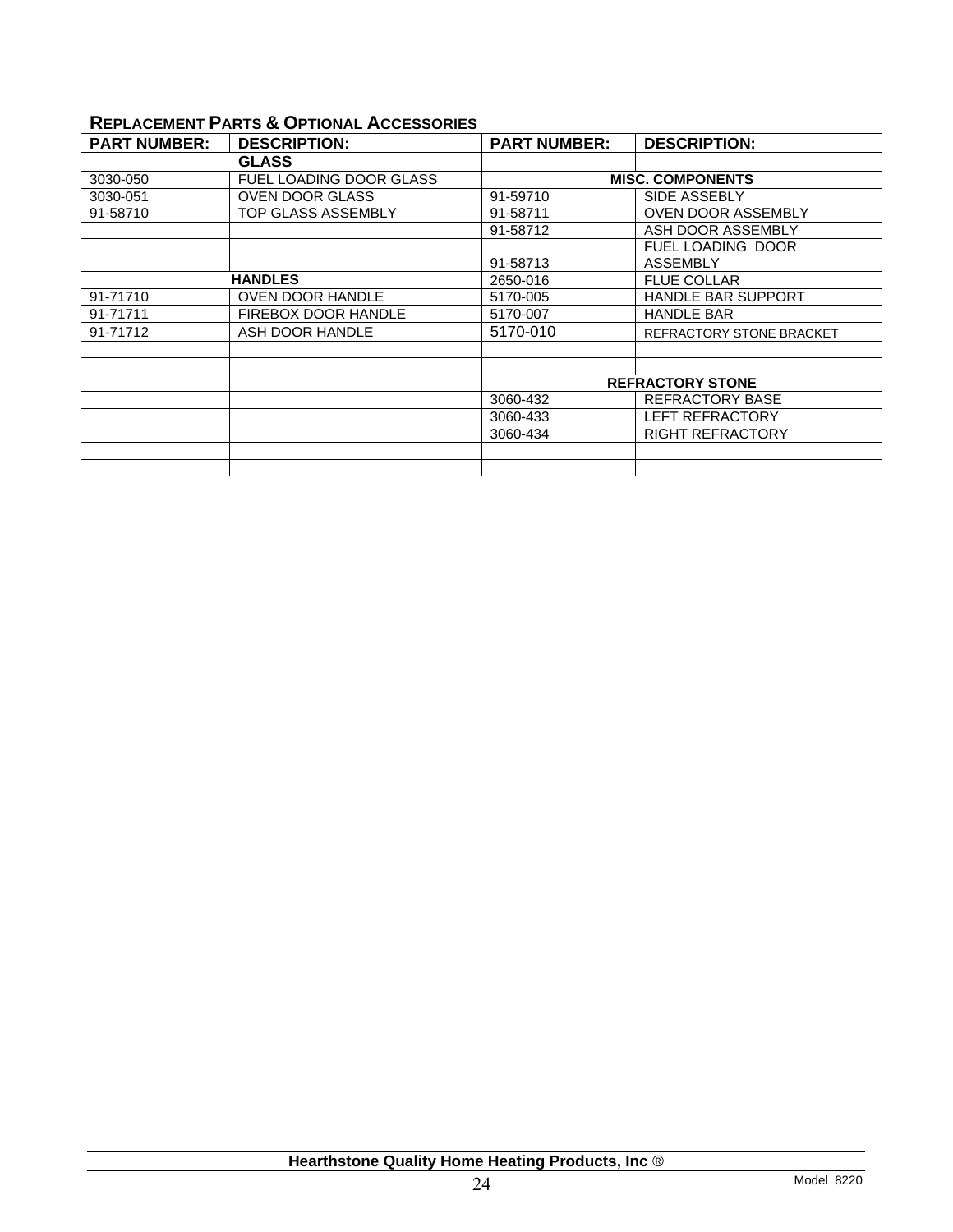#### <span id="page-24-0"></span>**SAFETY LABEL**



Date of Manufacture 2007 2008 2009 Jan Feb Mar Apr M ay Jun Jul Aug Sep Oct Nov Dec **In the contract of the contract of the contract of the contract of the contract of the contract of the contract of the contract of the contract of the contract of the contract of the contract of the contract of the contra** E ш **In the contract of the contract of the contract of the contract of the contract of the contract of the contract of the contract of the contract of the contract of the contract of the contract of the contract of the contra** ш . **The Second Second** ш DO NOT REMOVE OR COVER THIS LABEL 3300-619 Rev A